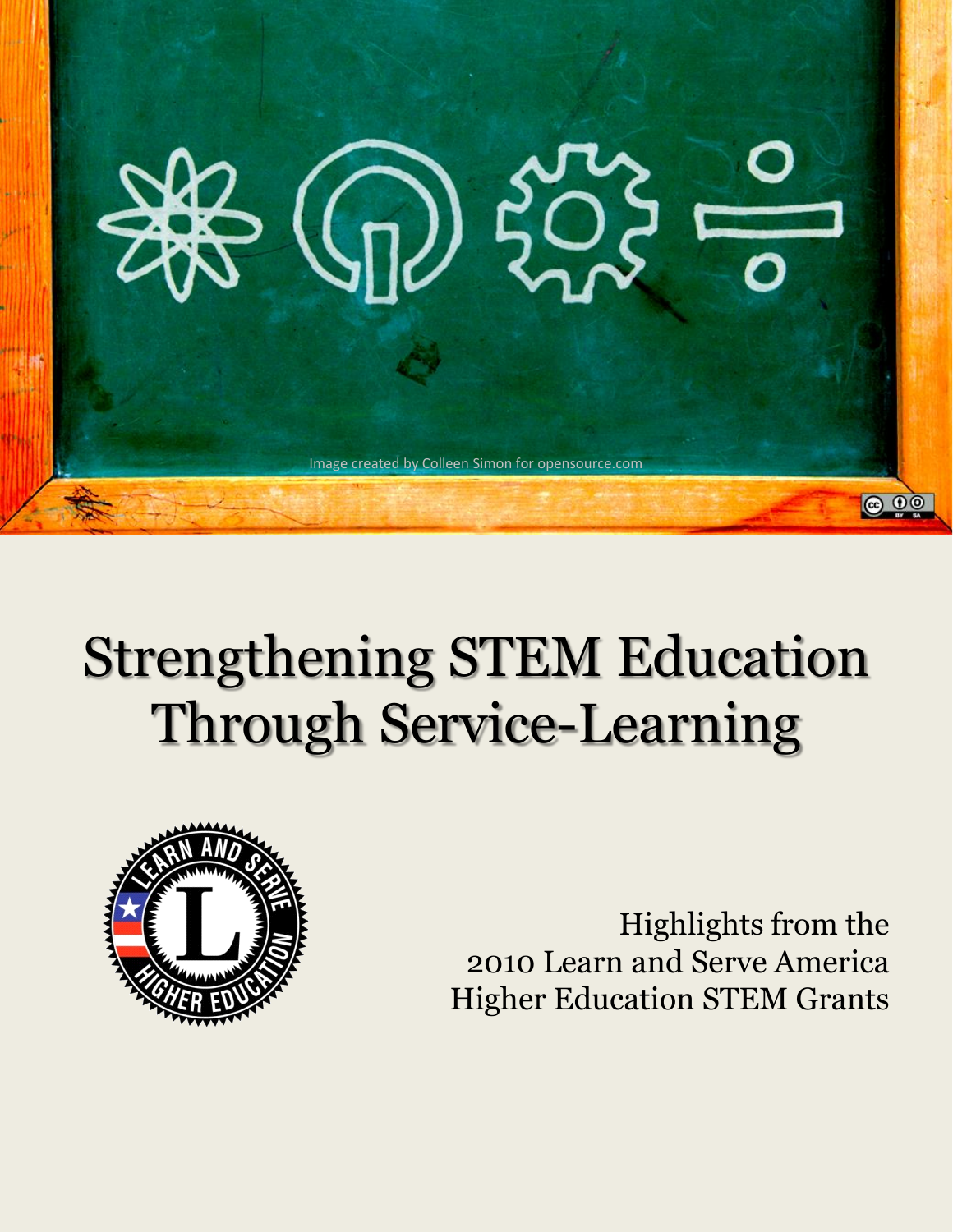# **Strengthening STEM Education Through Service-Learning**



Highlights from the 2010 Learn and Serve America Higher Education STEM Grants

*The purpose of the Corporation for National and Community Service Learn and Serve America (LSA) Higher Education program was to support institutions of higher education that use innovative service-learning programming to meet the needs of local communities. For its 2010 grant competition, LSA identified service-learning in science, technology, engineering, and mathematics (STEM) academic disciplines as one of two program priorities. This work highlights the work of 13 grantees from across the country funded under that priority.*

# **SERVICE-LEARNING AND STEM**

#### **Why STEM?**

"The paradox is that we live in a society where a lot of the careers that can be launched with a solid education in the STEM curriculum would seem to be appealing to the students who are failing to learn about them." - Greg Tucker<sup>1</sup>

The demand for high-quality STEM education has been publicized in several reports that link the nation's future economic success and security to a highly skilled STEM workforce. Here is a brief snapshot of the evidence. There is a projected shortage of 3 million workers with U.S. college degrees in STEM fields (associates or higher), by 2018.<sup>2</sup> According to the U.S. Department of Commerce:

Science, technology, engineering and mathematics (STEM) workers drive our nation's innovation and competitiveness by generating new ideas, new companies and new industries. However, U.S. businesses frequently voice concerns over the supply and availability of STEM workers. Over the past 10 years, growth in STEM jobs was three times as fast as growth in non-STEM jobs. STEM workers are also less likely to experience joblessness than their non-STEM counterparts. Science, technology, engineering and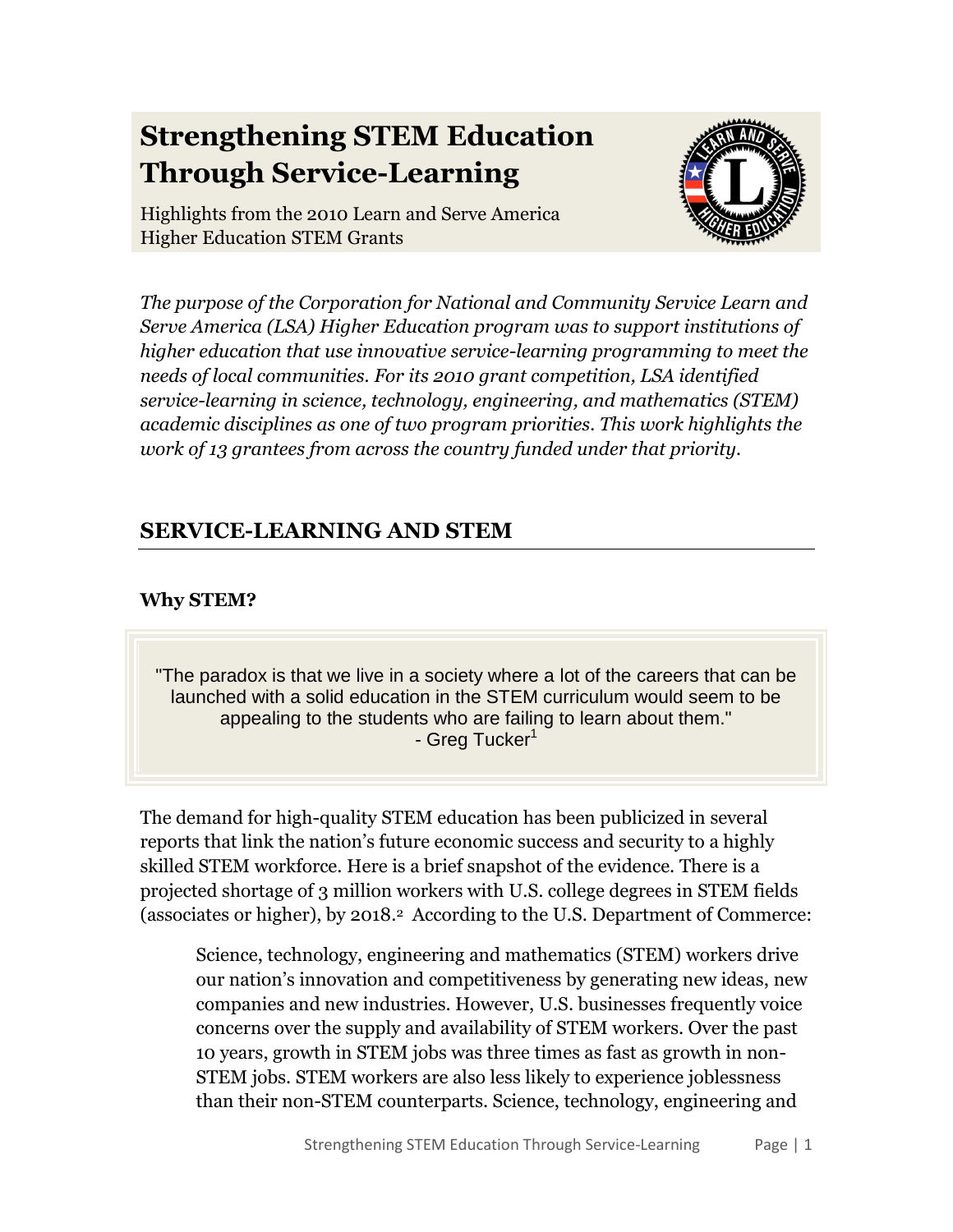mathematics workers play a key role in the sustained growth and stability of the U.S. economy, and are a critical component to helping the U.S. win the future.

- In 2010, there were 7.6 million STEM workers in the United States, representing about 1 in 18 workers.
- STEM occupations are projected to grow by 17.0 percent from 2008 to 2018, compared to 9.8 percent growth for non-STEM occupations.
- STEM workers command higher wages, earning 26 percent more than their non-STEM counterparts.
- More than two-thirds of STEM workers have at least a college degree, compared to less than one-third of non-STEM workers.
- STEM degree holders enjoy higher earnings, regardless of whether they work in STEM or non-STEM occupations.<sup>3</sup>

To increase the nation's global economic competitiveness and improve employment prospects for more Americans, the Obama administration initiated a concentrated effort to align federal investments, including these LSA grants. 4

#### **Why Service-Learning?**

"I hear and I forget. I see and I remember. I do and I understand." - Confucius<sup>5</sup>

Statistics from the National Math and Science Initiative suggest that fresh approaches to STEM education are necessary in order to address the disconnect in workforce development. Twenty-five years ago, the U.S. led the world in high school and college graduation rates. Today, the U.S. has dropped to 20th and 16th. Moreover, despite the value of STEM education:

- 45 percent of 2011 U.S. high school graduates are ready for college-level math.
- 30 percent of 2011 U.S. high school students are ready for college-level science.
- 38 percent of students who start with a STEM major do not graduate with one.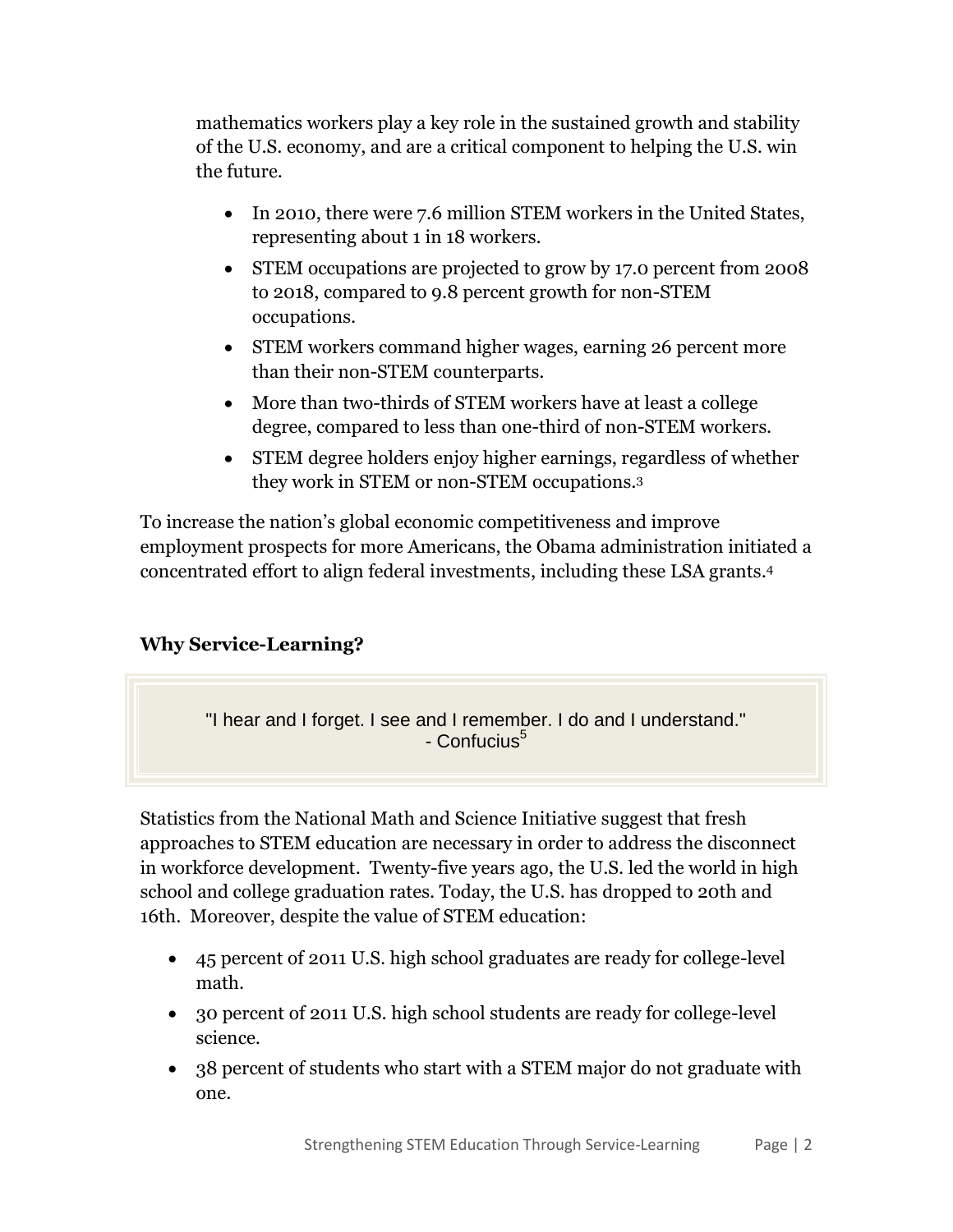- U.S. students recently finished 25th in math and 17th in science in the world compared to 31 other countries.
- The prestigious World Economic Forum ranks the U.S. as No. 48 in quality of math and science education.<sup>6</sup>

There is a substantial body of published evidence that service-learning, a teaching and learning strategy that integrates meaningful community service with instruction and reflection, provides students opportunities to apply knowledge in practical situations and develop skills from the experience of connecting theory with practice. Service-learning has also been linked to increases in social selfconfidence in students, as well as an increased ability to assume personal responsibility and the development of valuable workplace skills and habits. These are all outcomes that educators believe can help retain students in STEM fields as they give students glimpses of themselves as STEM professionals. A fuller exploration of evidence regarding service-learning is available at the National Service-Learning Clearinghouse.<sup>7</sup>

A recent survey by Intel and Change the Equation also found that teenagers' interest in pursuing engineering increases dramatically when they hear about the ways it might benefit the world. Although 63 percent of teens have never considered a career in engineering, the societal benefits of what engineers do, like preventing disasters or generating cleaner electricity, are particularly resonant with teens that have never considered engineering before. Learning about engineering feats such as saving the Chilean miners who were trapped for 69 days motivates 52 percent to think twice about the career.<sup>8</sup> Service-learning offers students of all ages the opportunity to experience how STEM skills and knowledge could benefit communities as well as themselves.

A growing number of organizations have developed effective methods to integrate service-learning of various types into STEM curricula. These include groups like Community-Campus Partnerships for Health9, EPICS: Engineering Projects in Community Service10, and Science Education for New Civic Engagements and Responsibilities (SENCER). 11

Other organizations are contributing to the knowledge base regarding servicelearning in STEM as well. The Science Education Research Center at Carleton College<sup>12</sup> and Campus Compact<sup>13</sup> also list extensive examples of case studies, syllabi, and project assessments from successful service-learning courses in STEM fields.

The higher education grantees in the 2010 round of LSA funding engaged in projects that supported the integration of high-quality service-learning into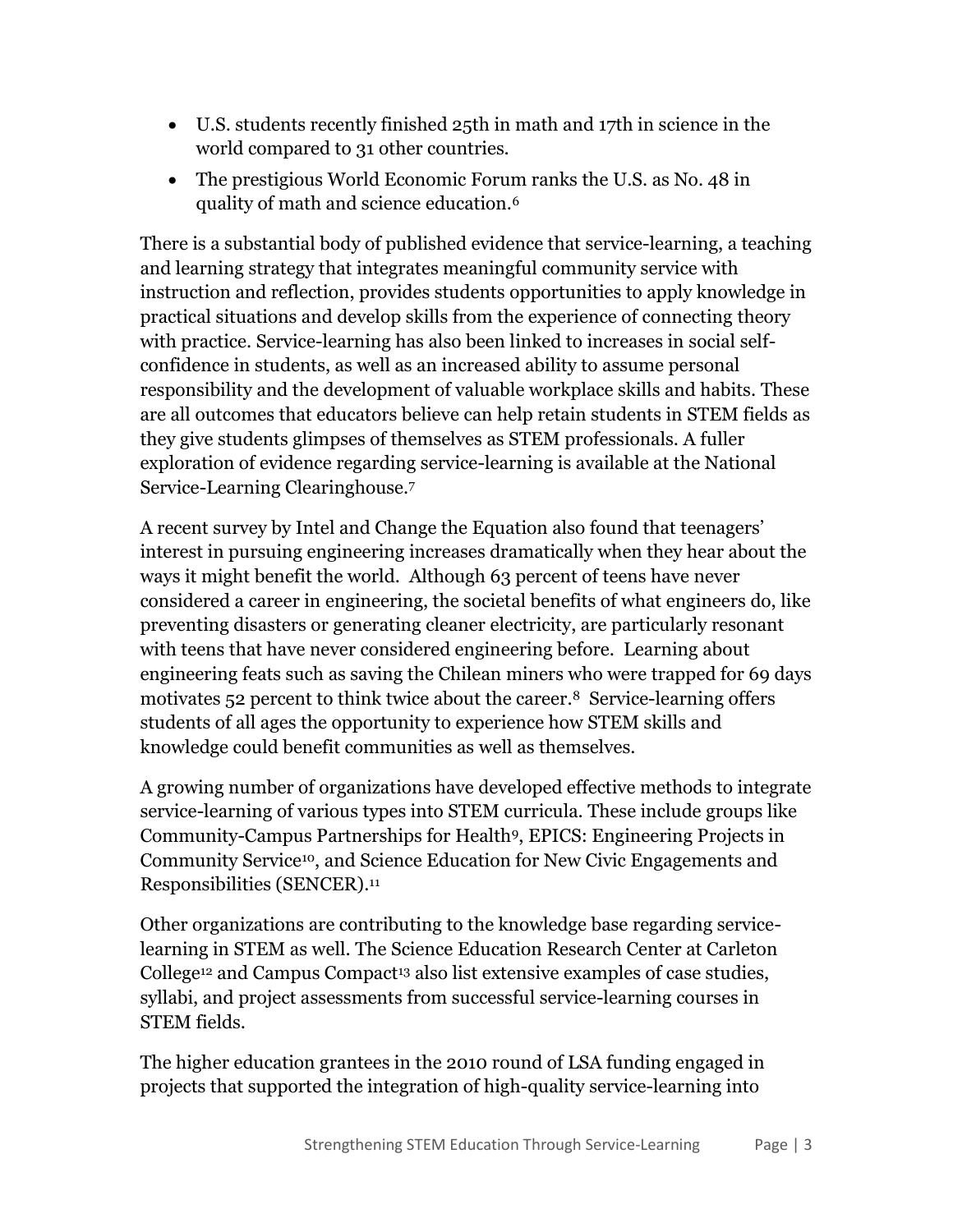STEM disciplines as a strategy to provide real-world context for classroom content. STEM and service-learning in many ways was a logical next step for a focus area. The issues addressed by this set of grantees aligned well with the most common challenges addressed by LSA historically: improving education (41 percent), preserving the environment (28 percent), and promoting economic development (27 percent).<sup>14</sup>

Grantee projects generally fell into two categories, with many projects addressing both types: 1) STEM aspiration in K-12 students and STEM career development through higher education, and 2) issue-based explorations of applied work in STEM disciplines, including environmental sustainability, food security and sustainability, and health.

# **PROGRAM SUMMARIES OF FUNDED PROJECTS**

In June 2010, thirteen grants were awarded. These included grants to support work at individual campuses (Burlington County College, College of the Canyons, Delgado Community College, Donnelly College, El Paso Community College, Northwest Indian College, University of California, Santa Cruz, and University of Southern Mississippi), as well as grants to statewide organizations (California State University Chancellor's Office, Florida Campus Compact, Hawaii and Pacific Islands Campus Compact) and two multi-state consortiums (Washington Campus Compact with Oregon Campus Compact and Idaho partner campuses, and Wisconsin Campus Compact with the Compacts in Iowa, Illinois, Michigan, Minnesota, and Kansas).

The descriptions below reflect the initial three-year plans and goals of each grantee. When LSA funding was eliminated in the 2011 federal budget, each project renegotiated its grant contract and adjusted projects goals and activities. Despite the loss of the second two years of funding, many grantees maintained a three-year commitment to their projects. As evident in the *Closer Look* profiles below, many grantees found that their service-learning strategies were so wellreceived that they came close to, or in some cases met their three-year goals in the first year.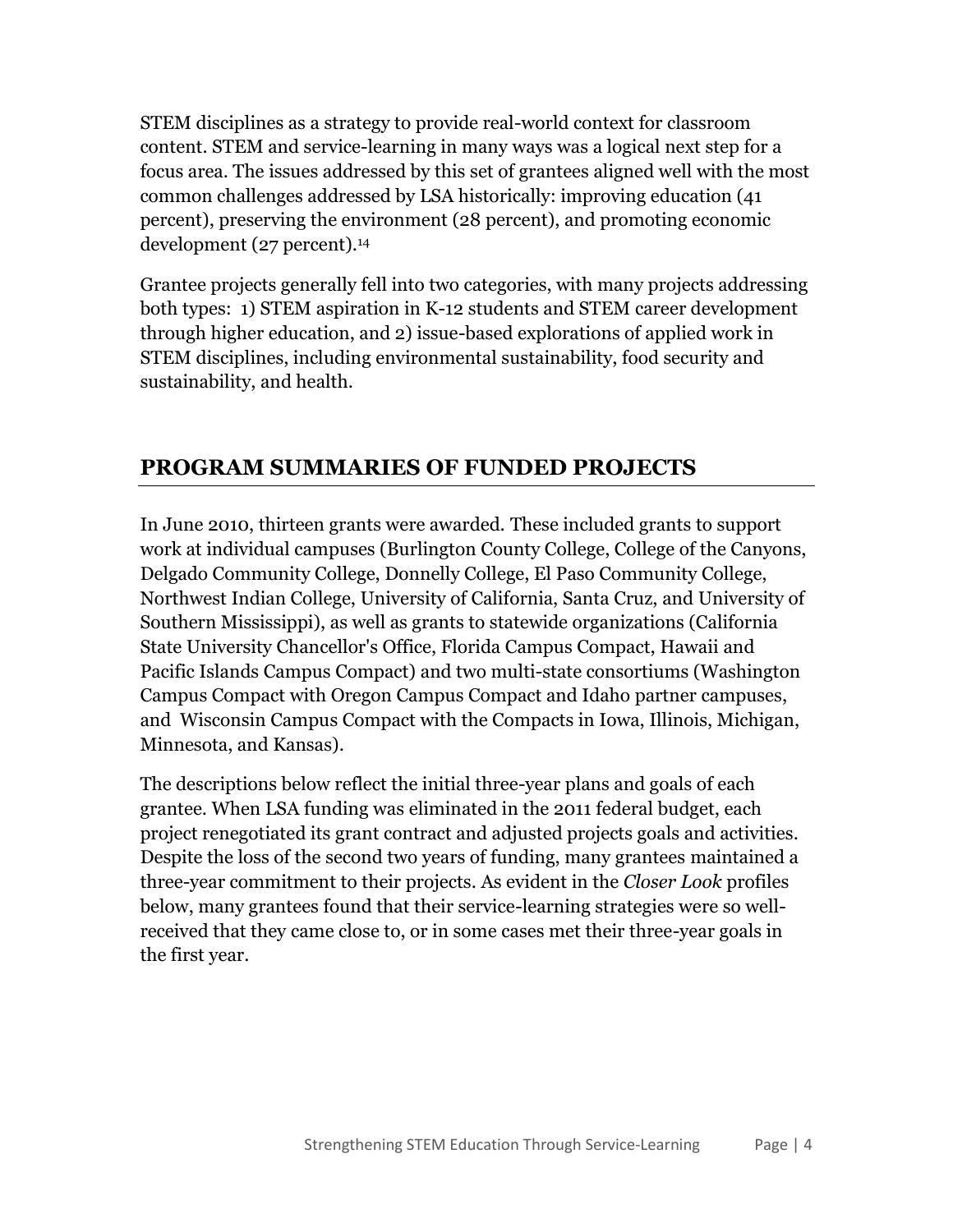#### **Burlington County College**

Burlington County College's BurServe Service-Learning program will create a culture of service by engaging middle and high school students in projects such as energy conservation and weatherization. This project will build off existing partnerships with AmeriCorps, 21st Century Community Learning Centers, and NASA STEM. BurSurve will help school districts, communities, and homeowners reduce energy consumption through instruction in and establishment of energy efficiency measures. Over the grant period service-learning will be incorporated into courses by 30 of their 57 faculty over three years.

#### **California State University, Chancellor's Office**

The California State University (CSU) system, which has a service-learning center at each of its 23 campuses, will expand service-learning courses in STEM disciplines by (1) supporting innovative programs on five campuses; (2) providing specialized and dynamic training for faculty across all CSU campuses to integrate service learning in the STEM disciplines; and (3) by offering subgrants to STEM departments to build service learning into their academic programs. In addition, the CSU will replicate a successful "STEM student success" program at CSU San Bernardino (CSUSB). CSUSB's Coyote Careers program connects students to STEM fields through tutoring in hard-to-pass courses, and providing service-learning and internship experiences, mentoring, and career counseling.

#### **College of the Canyons**

College of the Canyons will address the need to improve elementary science for Santa Clarita Valley 5th grade students by providing them with outside of the classroom learning in addition to standard in-school teaching. The Elementary Science Education service-learning program will collaborate with local school districts to provide college students with the resources to create and use science kits to teach students through hands-on discovery. The curriculum will be developed to target science majors enrolled in the Math, Engineering, Science Achievement (MESA) program, which is designed to help underrepresented, educationally and economically disadvantaged students transfer to a four-year colleges and universities. High school students will be given opportunities to explore science in a way that will encourage them to pursue the sciences in college and, to ultimately encourage careers in science and math.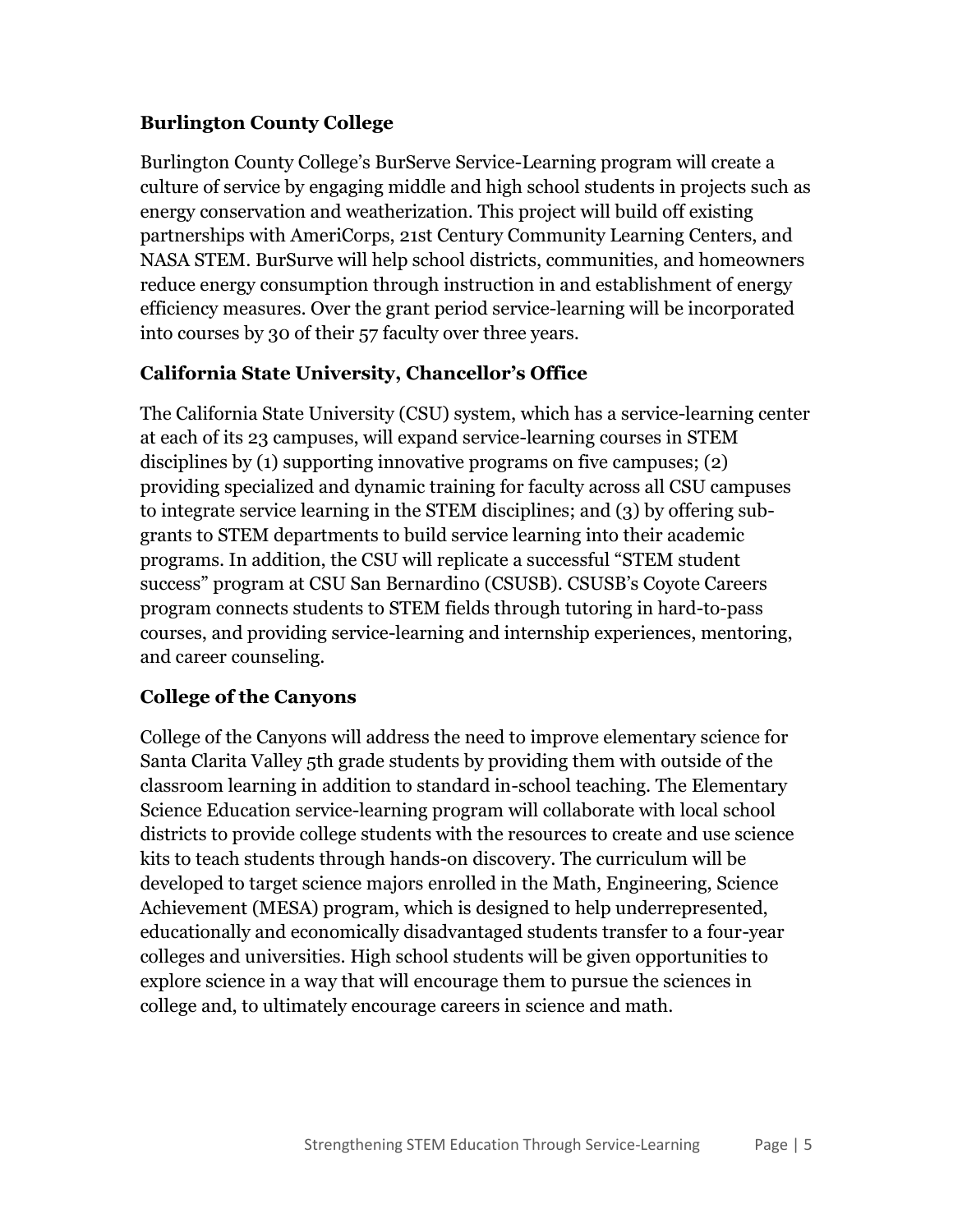#### **Delgado Community College**

Delgado Community College seeks to provide increased access to health care to the residents of New Orleans by creating the innovative Community Care Initiative (CCI) that will restructure the college's Allied Health program clinical rotation format so that all students provide services and education to low-income and uninsured residents, instilling and fostering an awareness of and commitment to service in high-need communities. CCI will provide an effective service-learning experience for future health care practitioners while providing an opportunity for these students to engage in direct patient care through identified partner agencies. The program will also raise awareness among this high-need population of the value of a "medical home." The Community Care Initiative will engage students working towards professions in healthcare practice in over 10,000 hours of service over the course of the three-year grant period.

#### **Donnelly College**

The Donnelly College ACTS (And Community Together in Service) program incorporates service-learning in the STEM disciplines of mathematics, healthcare and science, to increase student achievement throughout the college. The Donnelly program is built on a foundation of existing partnerships with local leaders in the STEM field that have created long-term reciprocal relationships between the college and its local community partners. Donnelly College students will tutor local middle and high school students in STEM disciplines, and will design middle school science curricula that will be used when the students are brought on campus to promote college awareness. Donnelly ACTS will bring together local leaders, college students, and middle-school students to demonstrate the power that service-learning can have to increase achievement, interest in STEM majors and careers, and capacity to serve the local community.

#### **El Paso Community College**

El Paso Community College will implement the "Protect Our Water and Environmental Resources" (POWER) program to contribute to the environmental sustainability in the U.S.-Mexico border region. This project intentionally pairs faculty with underrepresented Hispanic and female science studies students. Together they will work with community partners focused on environmental awareness and stewardship in the El Paso area, specifically in Keystone Heritage Park, International Boundary & Water Commission and El Paso Zoo. These students will integrate service-learning in the sciences as a strategy to increase academic outcomes in higher education. Over the three-year grant period the POWER program will teach over 900 students and engage 30 STEM faculty members.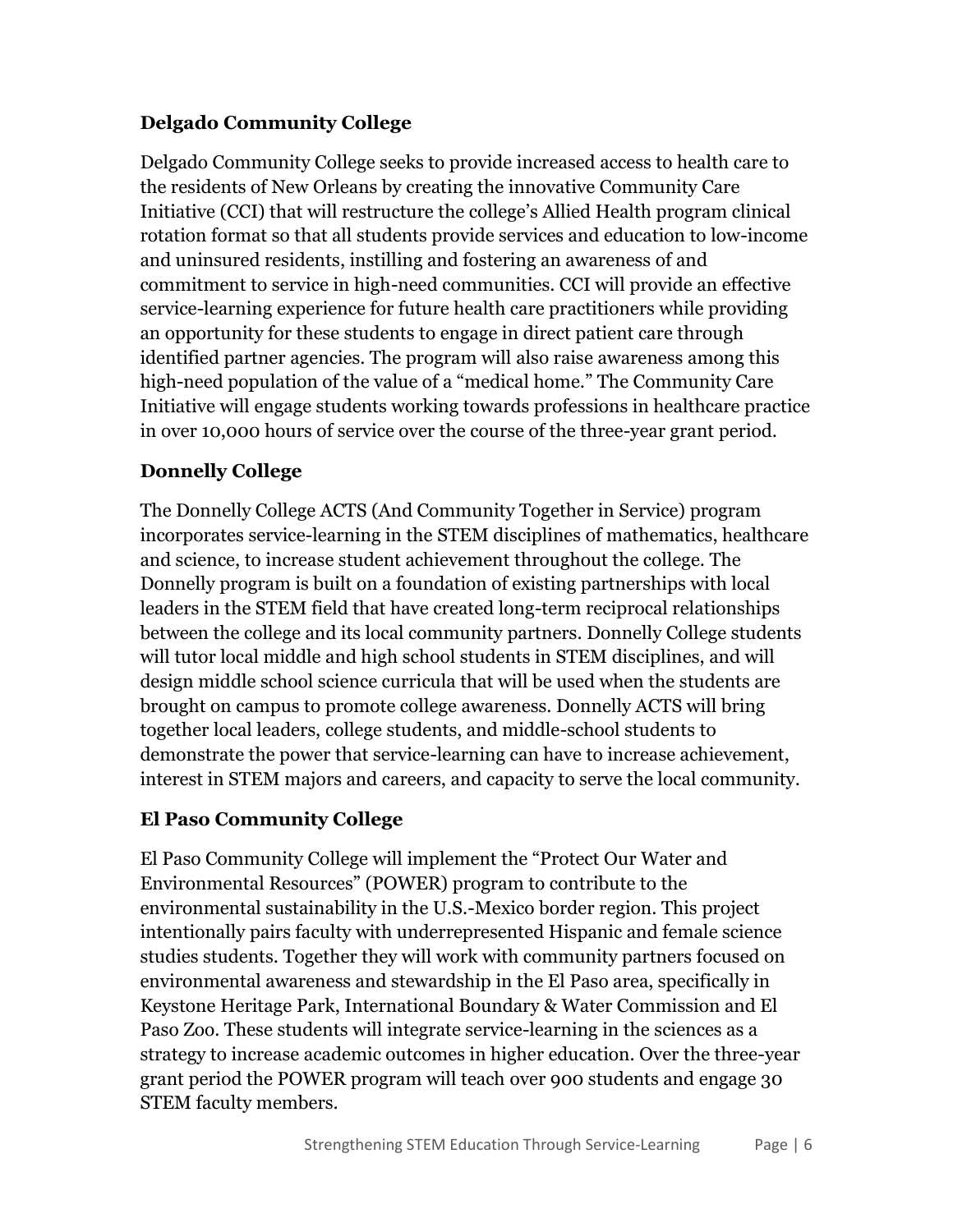#### **Florida Campus Compact**

Florida State University/Florida Campus Compact plans to train faculty at a series of service-learning institutes and then subsequently provide servicelearning grants for institute participants. These institutes will train, support, and equip faculty members to modify and develop STEM courses and to integrate service-learning into the curriculum. These institutes will increase the quantity and quality of service-learning instruction in the sciences as well as encourage changes in behavior that will create a more sustainable future in terms of environmental integrity, economic viability, healthy communities, and a just society for present and future generations. Institute participants will work with community partners to address recognized long-term community needs with an emphasis on localized environmental and community health issues. Over the three-year grant period, 500 faculty members will create over 300 new STEM courses that integrate service-learning into 20 colleges and universities, ultimately engaging 6,000 college students.

#### **Northwest Indian College**

The Northwest Indian College's Center for Indigenous Service-Learning will implement three year-long service-learning projects that addresses topics in the science, technology, engineering, and mathematics (STEM) fields. One project will promote healthy food behaviors and tribal food sovereignty by installing and maintaining perennial native plant gardens that include fruit and nut trees and other edible plants at both their Lummi and Swinomish campuses. Students will also distribute harvested senior center lunch programs in each community. A second project will increase environmental awareness within the Lummi community by assisting with the habitat restoration project of Smuggler's Slough, an important wetland habitat for juvenile salmon. A third project will partner with the Nez Perce Water Resources Department to develop a recycling project and an environmental education program for adults and elementary school students.

#### **University California, Santa Cruz**

The University of California, Santa Cruz, in partnership with the City and County of Santa Cruz, will develop a science, technology, engineering and math (STEM) service-learning program (IDEASS) that will bring together students and faculty with local government and community professionals to develop technology-based solutions for reducing greenhouse gas emissions in the community. There are three major components of the program. The first is the development of numerous long-duration (30 to 45+ week-long) senior design projects that bridge social sciences and engineering. The second is the development of a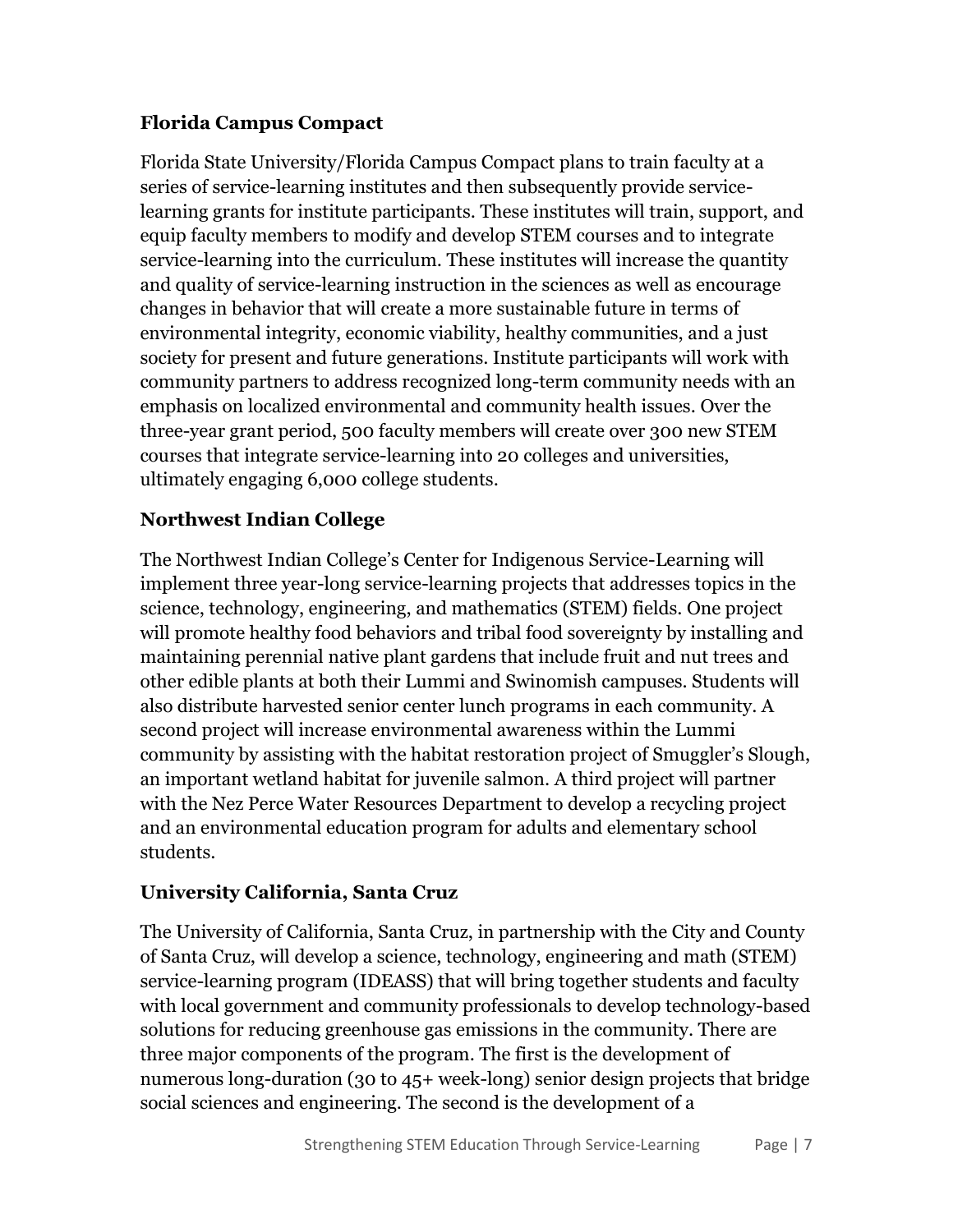"Sustainability Clinic" devoted to STEM-based service-learning. The third is a project clearinghouse that will disseminate the results of the projects and act as corporate memory to ensure the continuity of service-learning projects. The projects will engage 120 college students, 30 university staff, and 20 faculty members over the grant period.

#### **University of Hawaii at Manoa/HIPCC**

The University of Hawaii at Manoa and the Hawaii and Pacific Islands Campus Compact partnership has been leading the development of STEM career and academic pathways to deepen student's understanding of environmental, energy, and health challenges, and science, engineering, and technology opportunities so they can redesign their communities and their futures. This program will have high school seniors and college students participating in cumulative courses and readiness training in STEM disciplines. Through faculty training, research, analysis, and service-learning coursework and initiatives, the Pacific Islands will make progress toward environmental sustainability. Over the course of the threeyear grant period, 300 college students and an additional 1,000 high school students will work with 50 community partners across 5 islands to increase realize this goal.

#### **University of Southern Mississippi**

The Mississippi Service Learning Program (MSSLP) will broaden service-learning and civic engagement across partner campuses and throughout the state. Through a STEM service-learning initiative, the program will create a network of colleges, K-12 schools, and community-based organizations that address local needs through service-learning in the STEM disciplines, provide professional development training for faculty, and develop college student leaders through the LeaderShape program. With a special focus on African American students and students with disabilities, MSSLP will teach 1,080 college students and create 39 courses over the course of the grant period.

#### **Washington Campus Compact/with Oregon Campus Compact and Idaho campus partners**

The Washington Campus Compact will create the Northwest Sustainability Initiative (NWSI) to restore natural habitats and to increase green energy practices. Over three years NWSI will teach and coordinate the service of 1,530 disadvantaged youth, 5,760 college students and 240 faculty through 81 habitat restoration and 54 green energy service- learning projects. These students and teachers will incorporate K-12 tutoring/mentoring in natural resources, watershed restoration and green energy demonstration projects to address the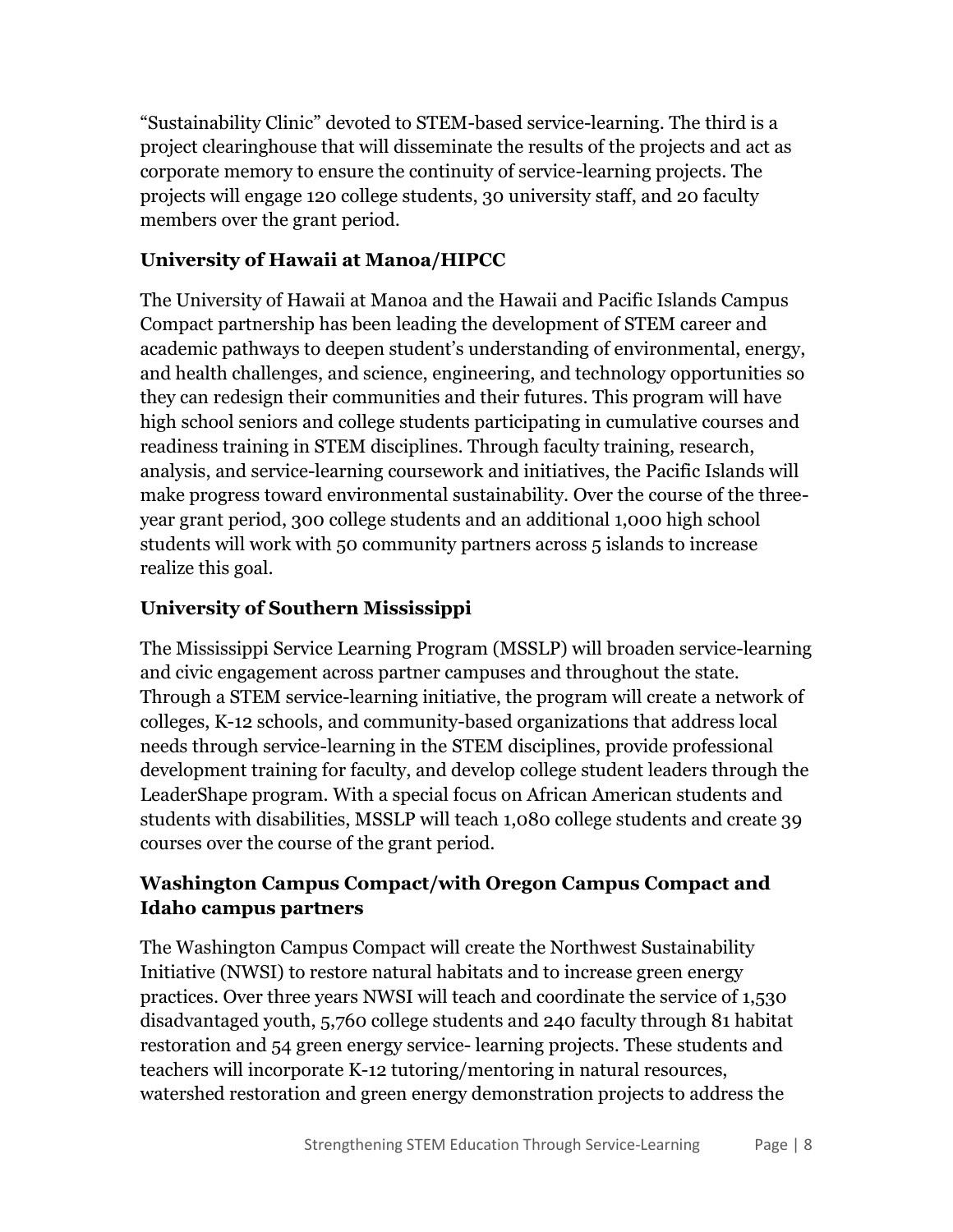environmental needs of the community. Faculty will establish regional Faculty Fellows program to assess and evaluate the program, and broaden its reach to ensure continued sustainability. The various elements of this project will demonstrate how service-learning projects can have dynamic impacts on the environment.

#### **Wisconsin Campus Compact/Midwest Campus Compact Consortium**

Wisconsin Campus Compact will address community problems such as hunger and provide health training, and nutrition education through a science, technology, engineering and math (STEM) focused service-learning initiative. University of Wisconsin-Extension has partnered with the Midwest Campus Compact Consortium members (Illinois, Iowa, Kansas, Michigan, Minnesota, and Wisconsin) and the Science Education for New Civic Engagement and Responsibilities (SENCER) to provide funds to solve local issues, educate students, engage faculty and increase student interest in STEM disciplines. Communities across five Midwest states will show an improvement in indicators of food security and/or social determinants of healthy nutrition and serve as a national hub for dissemination of best practice.



Delgado Community College Microbiology students led "science day" activities with pre-K through 4th graders as part of the campuses Community Care Initiative (Photo: Delgado Community College)<sup>15</sup>

# **A CLOSER LOOK: FIVE PROJECT PROFILES**

The following LSA-funded projects were selected to represent the variety of grantees and program foci. Information for these profiles comes from LSA reports, project websites and correspondence with project staff.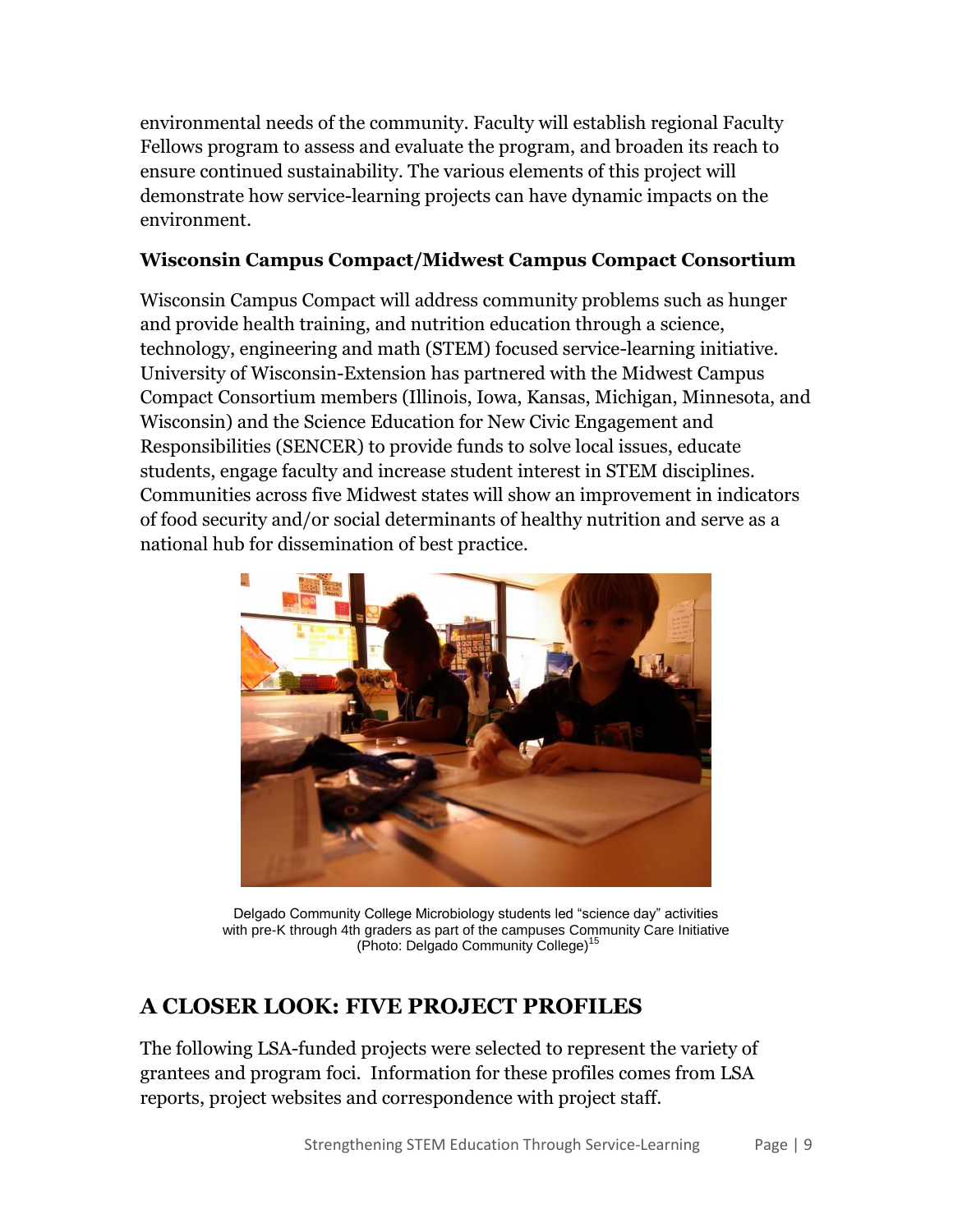# **BURLINGTON COUNTY COLLEGE**

**More than 400 students participated in service-learning 22 professors offered 35 service-learning class sections Students served 3,000 hours in one semester Over 400 community members attended service-learning activities**

Burlington County College (BCC) is a community college located in Burlington County, New Jersey, with an enrollment of approximately 7,500 students. The college offers both Associate degrees and certificate programs. The school has an established service-learning office and works with a wide variety of strong community partners.

The LSA grant certainly had the effect of energizing service-learning activity at BCC. The project surpassed the vast majority of its three-year goals in just one semester. Examples of individual projects undertaken as part of their courses include:

- Dental hygiene students provided over \$60,000 worth of free dental care and supplies to underprivileged children and the homeless population.
- Biology students participated in an environmental clean-up that allowed Brendan T. Byrne State Forest to reopen its campgrounds to community residents.
- Anatomy and physiology students volunteered at an American Red Cross donor center that collects the blood supply for more than 100 New Jersey and southeastern Pennsylvania hospitals.
- Environmental sustainability students developed educational displays for an "Energize the Community Day" at a local home improvement store. At the same event, donations were collected for Habitat for Humanity and free weatherization services were promoted by the Burlington County Community Action Program. Statistics students participated by collecting and analyzing pertinent data from the event. The event focused to educate attendees how to save on energy costs at home and to connect them with relevant, supportive services.<sup>16</sup>
- Physical science, math, education, and psychology students organized and hosted hands-on, educational workshops in local, grant-funded elementary school afterschool programs to encourage disadvantaged children to become interested in the STEM disciplines.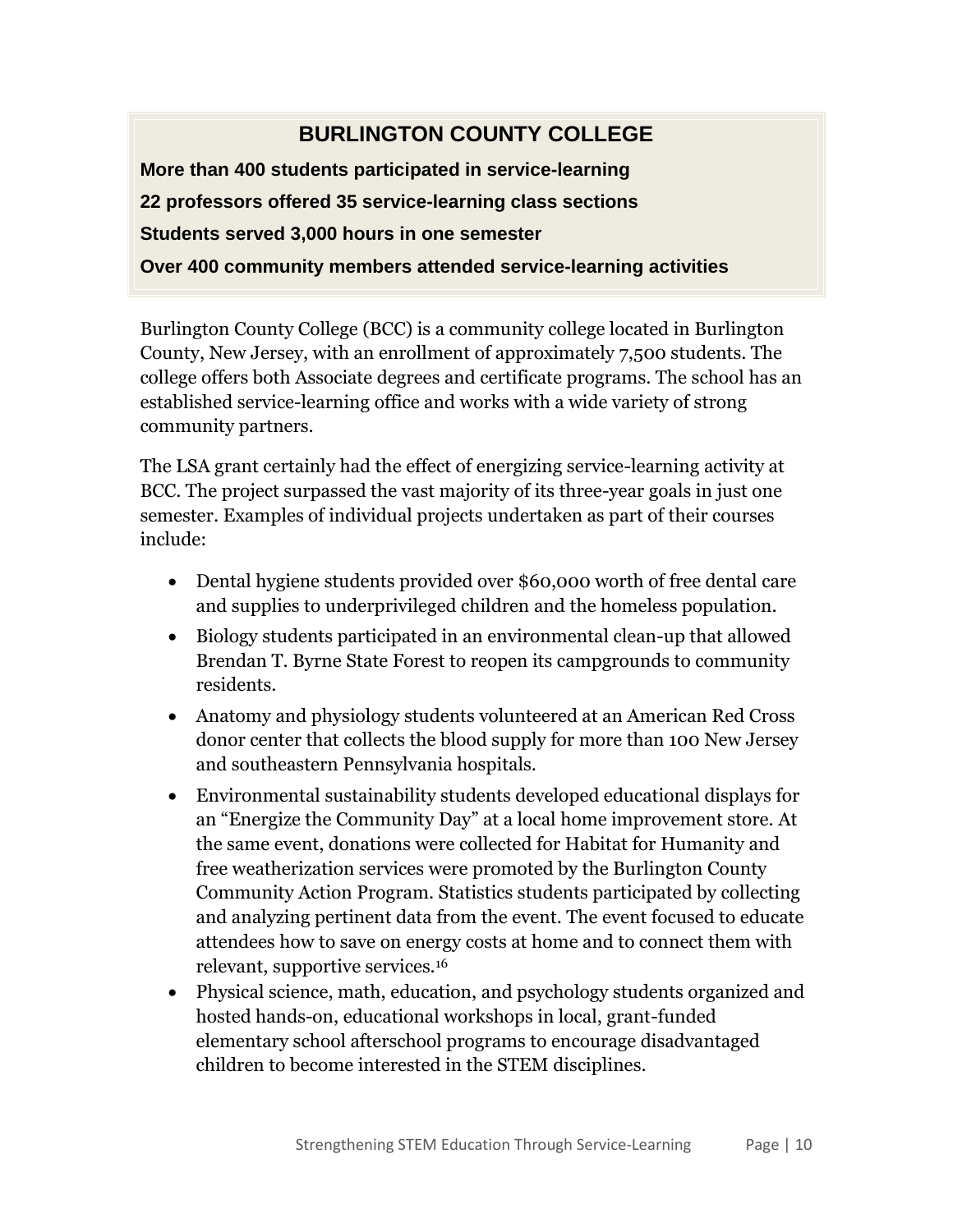- Graphic design and English students assisted middle school students in the production of field guides to be utilized and distributed by local nature and environmental organizations.
- Computer technology students held a series of "Bridging the Digital Divide" seminars to help senior citizens become more familiar with basic computer skills.



A BCC student applying his education at Energize the Community Day

BCC students completed post-project surveys that indicated that students seemed to place significant value on their service-learning experience. Ninety-three percent of students indicated that they enjoyed participating in the servicelearning activity, and over two-thirds indicated they would welcome servicelearning leadership opportunities. Nearly 90 percent indicated that they believe they made a difference by participating in the service-learning activity.

The results regarding student persistence in STEM programs and career path recognition were also promising. Seventy-nine percent of students indicated they were likely to enroll in another science, math, or technology course. Two-thirds indicated that the service-learning activity had provided a valuable experience for their résumé.

It is also worth noting that a few of these projects involved service-learning students in multiple disciplines, potentially exposing those not enrolled in STEM courses to the contributions and careers that could be made by people in those fields.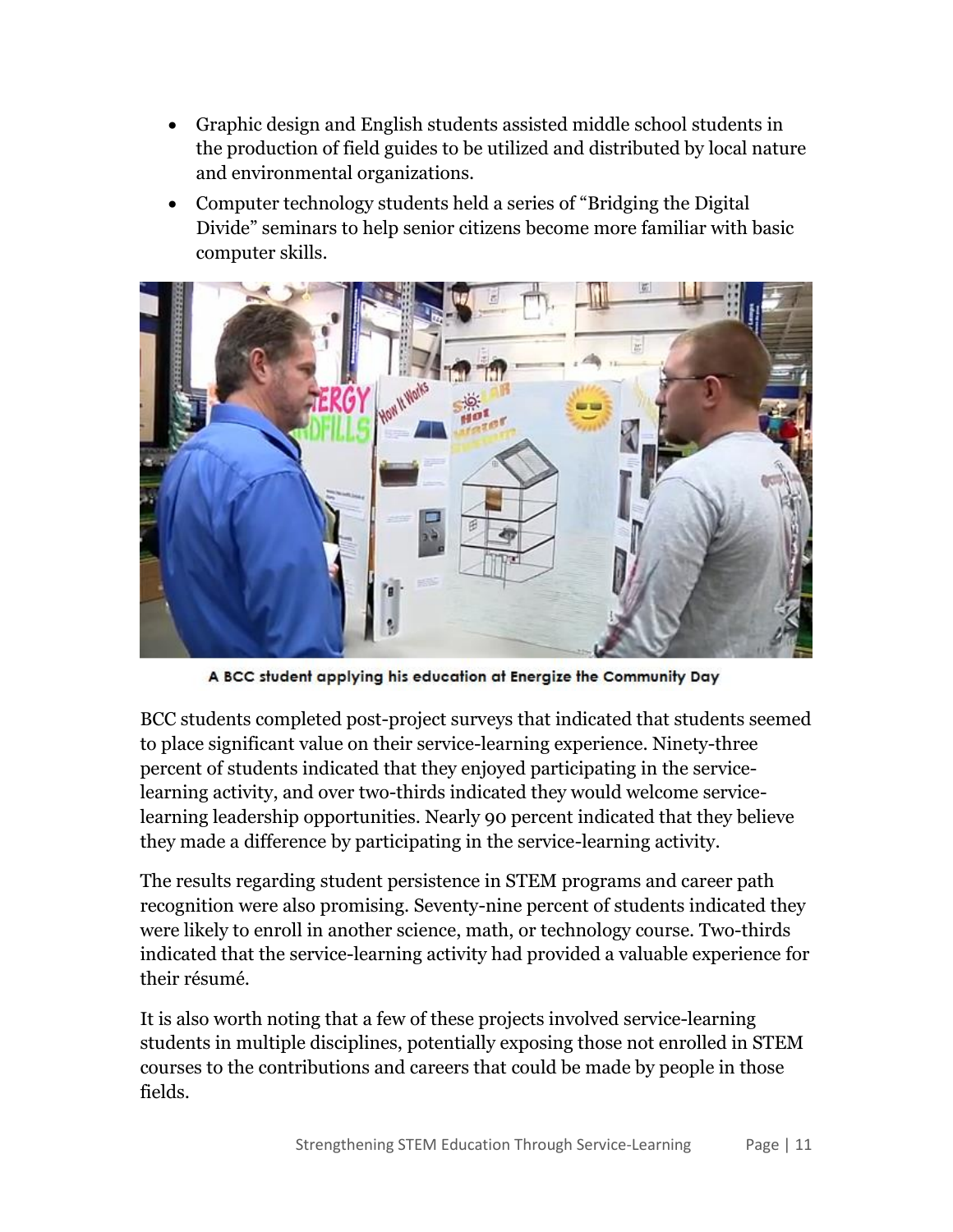# **CALIFORNIA STATE UNIVERSITY SYSTEM**

**Over 7,800 K-12 students participated in activities to spark interest in STEM 18 CSU faculty participated in Engaged Department Institute for Sciences 100% of those faculty reported increased ability to use service-learning STEM service-learning courses offered annually increased from 284 to 463 Enrollment in STEM service-learning courses grew from 5,750 to 7,848**

The California State University (CSU) is comprised of 23 campuses enrolling 436,000 students with 44,000 faculty members and staff, making it the largest university system in the United States.<sup>17</sup> Coordinated by dedicated servicelearning staff in the Chancellor's Office, CSU's (STEM)<sup>2</sup> project offered a wide variety of professional development opportunities for faculty across the system.

Products created through (STEM)<sup>2</sup> that will help inform future practice include a self-assessment rubric for the institutionalization of service-learning in university STEM departments and evaluation reports from engaged department institutes for STEM faculty. These are available on the project website.<sup>18</sup>

(STEM)<sup>2</sup> sub-granting activities intended to simultaneously expand servicelearning experiences for CSU students while advancing their retention, graduation and career placement in the STEM disciplines included:

- Innovation sub-grants to carry out groundbreaking projects and serve as demonstration sites for replication throughout the CSU system.
- Laying the Foundation grants to 15 service-learning offices on CSU campuses to assess current STEM service-learning activities and promote service-learning outreach in STEM departments.
- Development of a how-to manual for STEM student success by a team at CSU San Bernardino, based on their award-winning CoyoteCareers program, which includes facilitation of career soft skills, service-learning internships, tutoring support, and alumni mentoring.<sup>19</sup>

Innovation grant project highlights:

 CSU Chico supported the development of materials and activities for a partnership between the Geological and Environmental Sciences department and the Chico Gateway Science Museum. Students developed 15 presentations at the museum on such topics as monitoring earthquakes,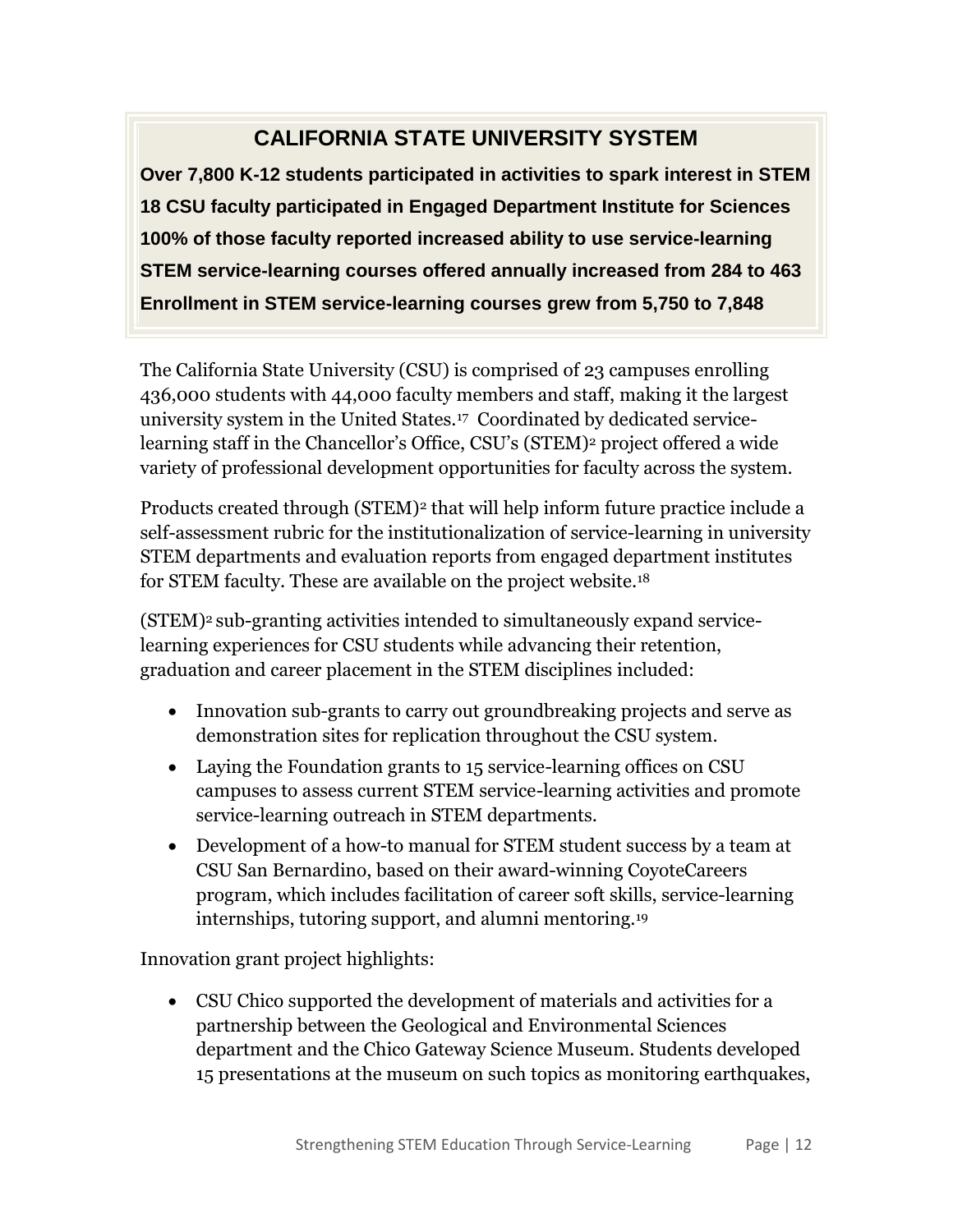demonstrations of volcanic eruption styles, and introduction to local geologic phenomena.

- CSU Fresno evaluated the effectiveness and sustainability of three STEM service-learning course models. Two courses in chemistry and physics used the tutoring model, and another physics course had students using a planetarium docent model. Students enrolled in the tutoring courses provided tutoring to both local high school students and Fresno State physics and chemistry students.<sup>20</sup>
- CSU Monterey Bay initiated a STEM Faculty/Community Partner Learning Community, which developed a Service-learning Course Development Workbook to outline upper division learning outcomes.
- CSU San Marcos created service-learning opportunities for students by offering mini-grants to STEM faculty. The project also created and distributed a service-learning brochure developed by physics faculty and community service staff, which outlined the connection between servicelearning and STEM disciplines.
- Sonoma State University supported the Sustainable Waterways Educational Engagement Program with the primary purpose to embed service-learning, emphasizing sustainability of a local creek. They also converted the Campus Community Garden (adjacent to the creek) into an on-campus "laboratory" for biological pest control and watershed contamination analysis. Seven new service-learning courses were developed and agreements were established for data collection and restoration of the creek.



image: (STEM)2 http://www.calstate.edu/cce/stem/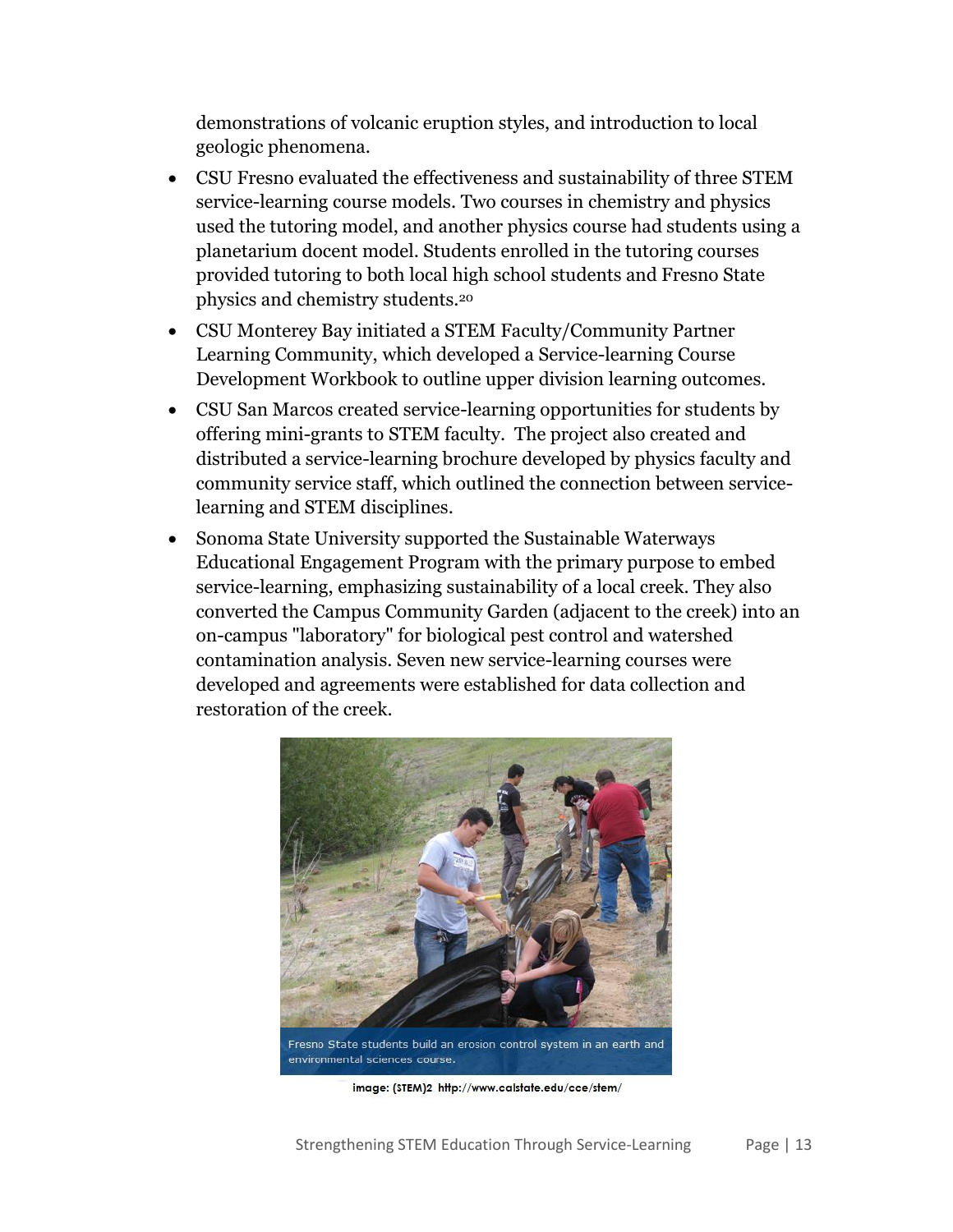# **FLORIDA CAMPUS COMPACT**

**565 Florida higher education faculty were trained Over 5500 college students were engaged in STEM service-learning Over 100 service-learning courses were created Increased capacity for 190 community partners**

The Florida Campus Compact STEM Initiative focused on working with faculty and staff at their member institutions to provide professional development that increased students' participation in STEM service-learning courses.

Those activities were intended to advance three larger goals:

- 1. Contribute to the development of a knowledge economy in Florida that is comprised of active, knowledgeable and engaged citizens/STEM professionals.
- 2. Encourage changes in behavior that will create a more sustainable future in terms of environmental integrity, economic viability, healthy communities, and a just society for present and future generations.
- 3. Institutionalize service-learning into the STEM disciplines.

Through a series of STEM Institutes and the STEM Fellows Program, faculty members were provided resources and training to provide student experiences that addressed local issues. More than 25 STEM Fellows representing approximately 20 academic disciplines engaged in multiple in-person and online professional development sessions. They were awarded a small stipend for completion of the program, which included an expectation to re-design courses. A collection of service-learning course syllabi developed by these Fellows is available online. 21

Key stakeholders—faculty, community partners, and students—all found value in the project. Eighty-nine percent of the community partners surveyed reported that service-learners increased their capacity to meet specific community needs. One participating faculty member reflected on several other positive results of service-learning:

I found this to be an extremely gratifying class on a professional and a personal level. One of the things I noticed was increased retention, which has persisted through both of my spring courses. In addition, my class sizes have doubled and it appears students are signing up for the class to be involved in service-learning. Finally, I noticed a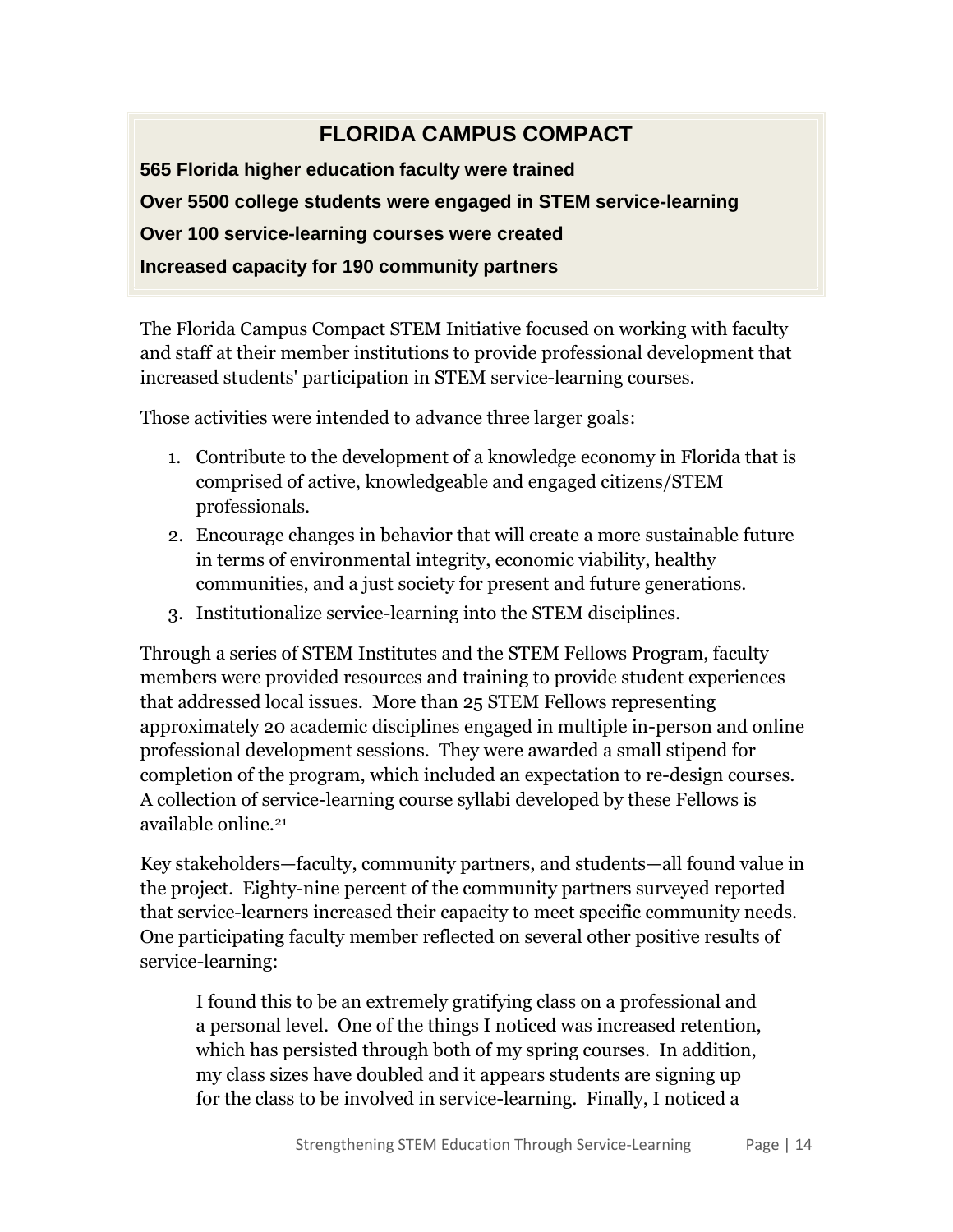completely different rapport develops with students in these courses. Students feel very comfortable talking to me both in the classroom and outside of class and they seem to think it is "cool" that I serve next to them at our service site.

In response to evaluation surveys, students themselves also noted beneficial effects:

- 86 percent reported an increased interest in the STEM disciplines
- 86 percent reported an increased awareness of their role as a citizen
- 82 percent reported that they feel better prepared for their career as a result of the service-learning



Image: Angel Rodriguez http://prezi.com/inym65jmv0vv/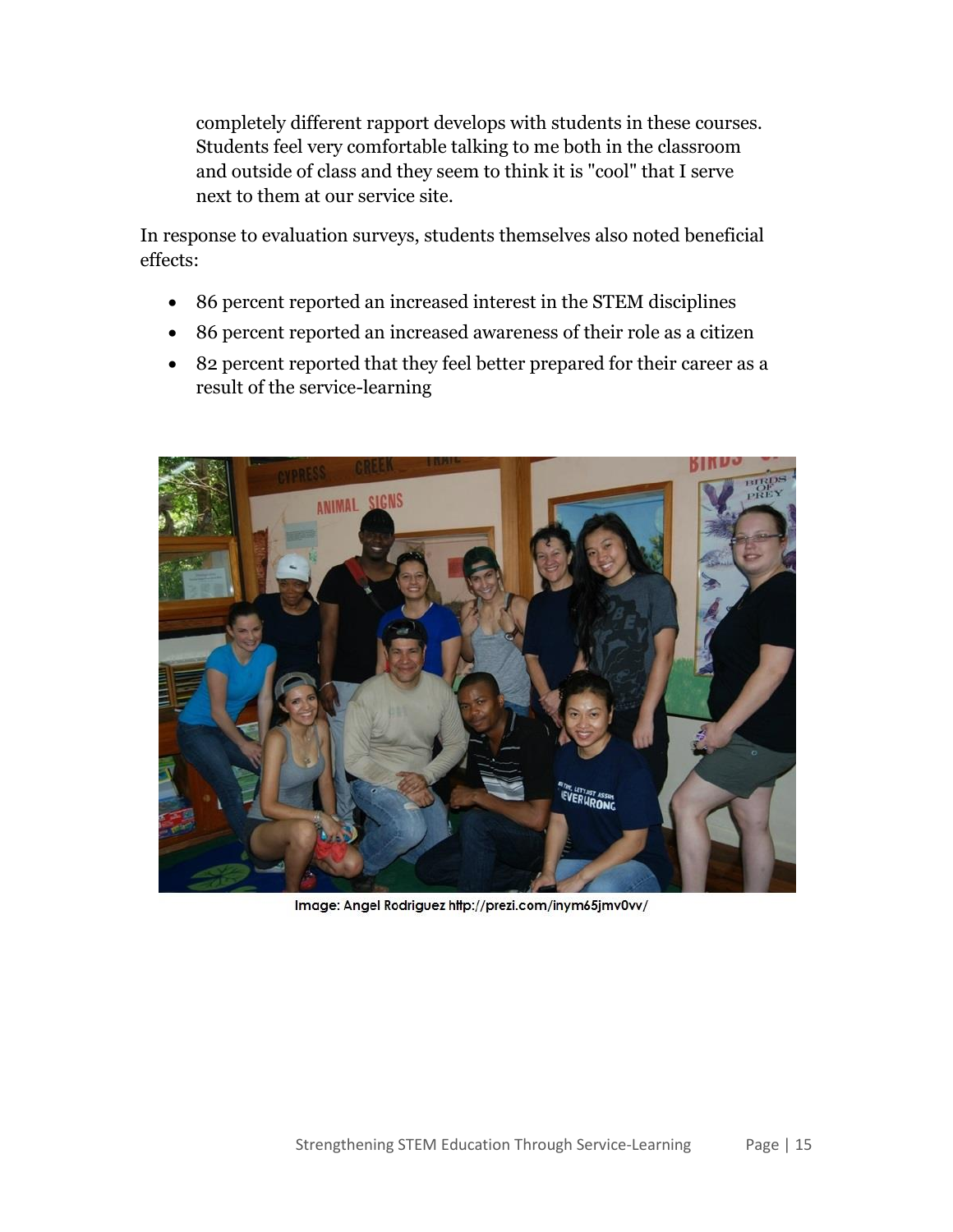# **WASHINGTON CAMPUS COMPACT**

**7,007 volunteers & service-learners served a total of 184,394 hours 193 faculty trained and 72 new service-learning courses 898 community organizations involved in partnerships 1,010 disadvantaged youth engaged**

The Northwest Sustainability Initiative (NWSI) is a program of Washington Campus Compact (WACC) in partnership with Oregon Campus Compact and campuses in Idaho, focused on five primary goals:

- 1. Increase college student engagement in service-learning within the STEM disciplines.
- 2. Institutionalize service-learning within the STEM disciplines.
- 3. Improve campus/community sustainability.
- 4. Increase green energy practices and restore habitats.
- 5. Engage disadvantaged youth in service-learning activities.

The NWSI project developed faculty leadership by creating a Faculty Fellows program. The eight Fellows explored how service-learning can be used to address one of three identified community needs: mitigation of nonpoint source pollution, habitat restoration/wildlife abundance, and green energy. Faculty Fellows were responsible for leading service-learning initiatives on their campuses, as well as designing and implementing workshops for additional campuses to broaden the institutionalization of service-learning within STEM disciplines.

The project also awarded sub-grants, which funded a variety of related student engagement efforts:

- Washington State University increased participation in Eco Adventures, a collaboration between the Center for Civic Engagement and University Recreation that links recreational programming with ecologically positive action.
- Everett Community College developed projects around waste management and composting, gardening, habitat restoration, and wind farm design.
- Whatcom Community College completed a campus waste audit in the spring of 2011, to establish a scientifically generated baseline of waste stream data for their campus in an effort to move towards zero waste and a more sustainable campus. A campus sustainability committee focuses on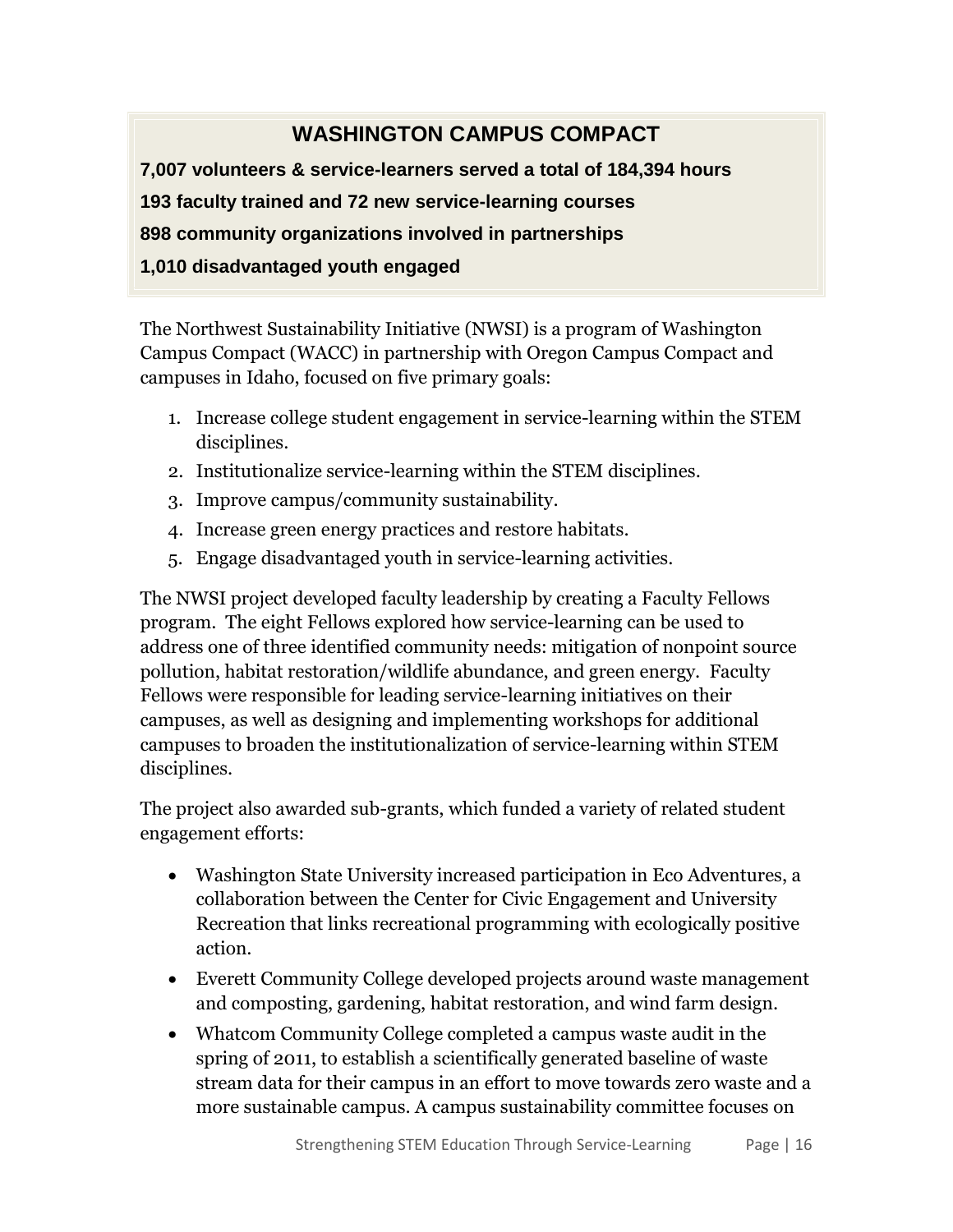facilities operations, analyzes the data collected and put together an awareness plan to better assist the student body and faculty in the area of recycling and landfill contribution.

- Lewis & Clark College students participated in an alternative spring break project doing habitat restoration with the Idaho Department of Fish and Game. To prevent erosion and provide food for native animals in an area damaged by a wildfire, these student volunteers assisted Fish and Game with planting nearly 14,000 trees and plants.
- Portland State University service-learning activities focused on monitoring over 50 stream sites, many which have associated restoration projects or potential restoration projects.
- The University of Oregon's efforts focused on the Sustainable City Year academic service-learning program, with more than 200 students in 13 academic courses contributing 38,000 hours to nine different projects in partnership with the City of Salem. Students delivered recommendations for affordable housing, on-site storm water treatment, and sustainable downtown development.

Additional details regarding the NWSI are available on the project website.<sup>22</sup>



Evergreen State College students and volunteers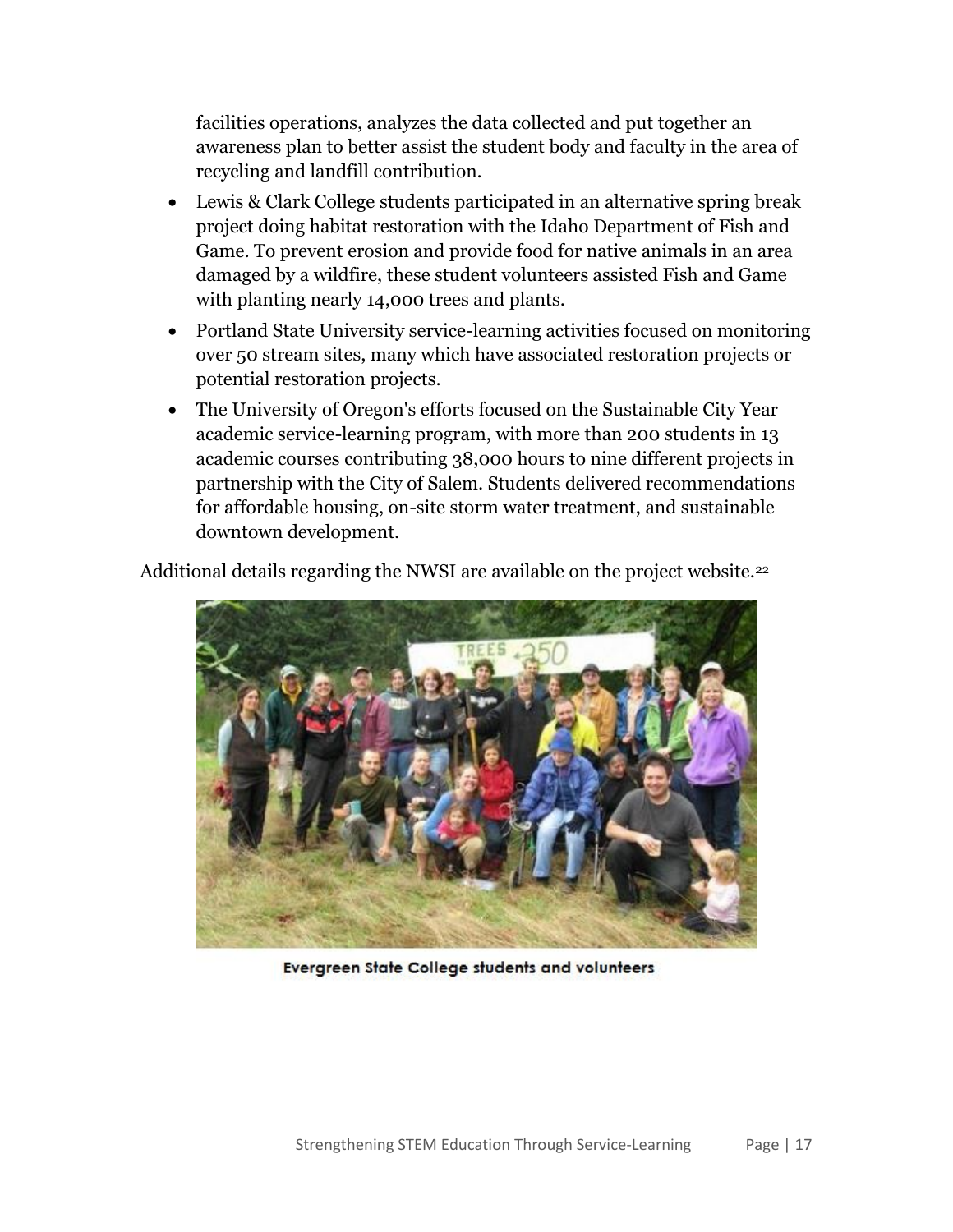# **WISCONSIN CAMPUS COMPACT/MIDWEST CONSORTIUM**

**950 service-learners in courses across five states 49 community organizations engaged in service-learning partnerships 441 youth mentored, 757 youth tutored 10,531 hours of service related to food issues**

A Midwest Consortium of Campus Compacts in six states (Illinois, Iowa, Kansas, Michigan, Minnesota, and Wisconsin) supported service-learning in STEM disciplines through the lens of food. Issues like food security, the social and physiological determinants of health, and sustainability enabled a wide array of projects that addressed local priorities and allowed students to gain hands-on learning experiences.

The project was also distinctive in requiring the higher education institutions receiving subgrants to partner with other colleges or universities in support of their community partners' goals. Highlights from four of the eleven subgrantee projects show some commonalities, which were also shared across projects at a SENCER institute early in the grant period and a workshop on service-learning and food sustainability toward the end.

- DePaul University and Chicago State University partnered with Eden Place Nature Center, which is just west of the Dan Ryan Expressway in the heart of Chicago. Students worked with community members to do projects including soil analysis, experiment with plant types, convert old windows into greenhouses. They also mapped local food access and community gardens. This work is part of a broader commitment by DePaul. According to Howard Rosing, director of DePaul's Steans Center, "the idea is to create a community food systems initiative that channels projects from various disciplines—everything from environmental science to commerce and computer science to the law school."<sup>23</sup>
- Madonna University and Schoolcraft College partnered with the City of Livonia (MI) and Livonia Public Schools on the *Growing Green Community Teaching Garden*. Over 300 college students participated in 14 STEM courses utilizing the garden for service-learning. A total of 1,617 K-12 students and 58 K-12 teachers participated in nutrition education presentations, and a *Garden Research Day* featuring student research presentations attracted over 100 community attendees.
- University of Wisconsin-Parkside and Gateway Technical College worked with UW-Extension and the Racine/Kenosha Community Action Agency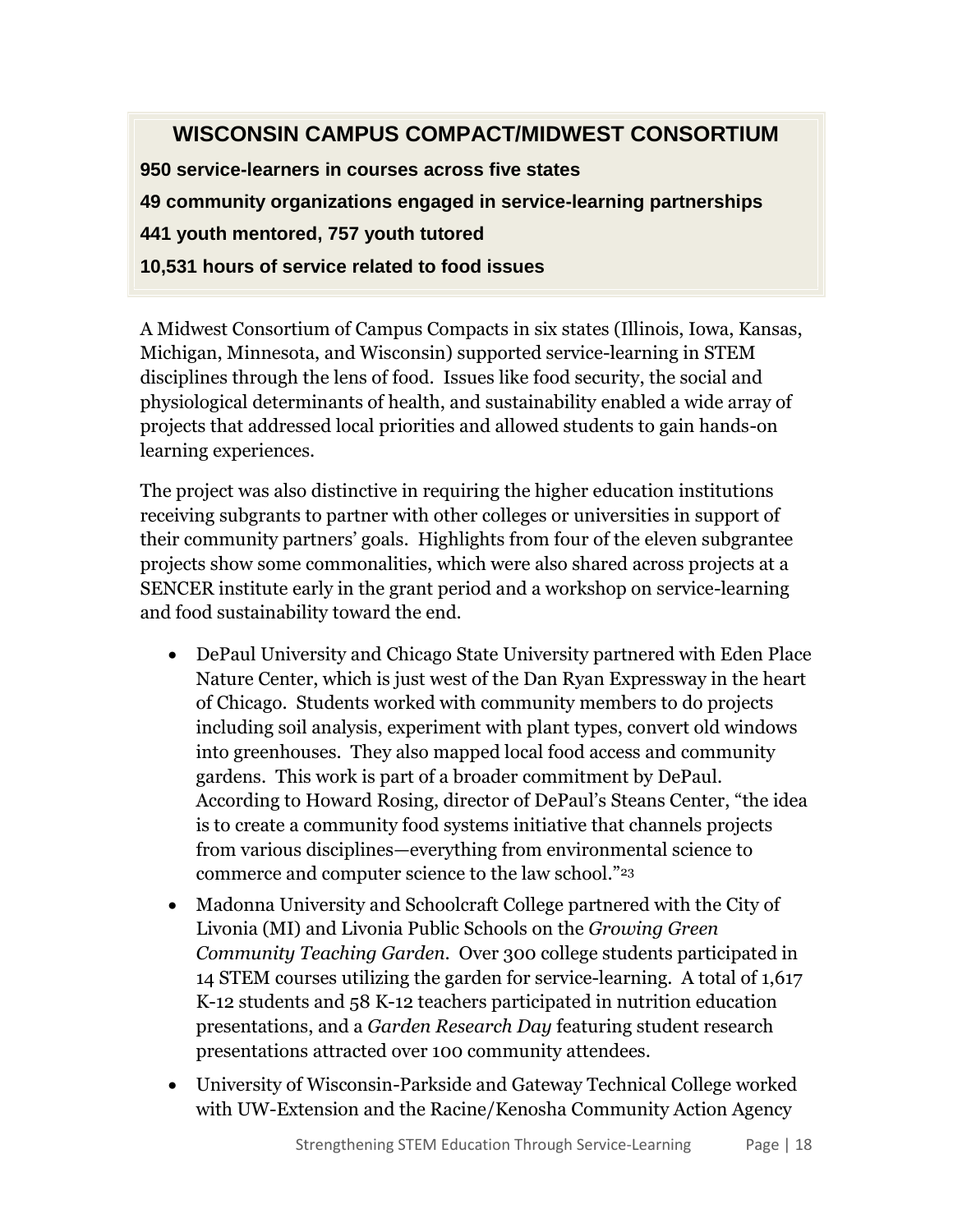to engage science students in community food production and nutrition education. The project, "Cultivating Community, One Seed at a Time," engaged more than 230 students in community-based learning courses working on supporting community gardens or assisting nutrition educators in providing low-income and other individuals with information about healthy nutrition options and food preparation.<sup>24</sup>

 St. Olaf College, Carleton College, and St. Dominic and Greenvale Park elementary schools created the Food and Nutrition Service-learning Collaborative. A total of 240 college students from nine courses were involved in a variety of activities including school garden development, nutrition education, and farm field trips. The project created many new connections across educational institutions and community organizations. The learning benefits were also apparent in the words of one participating college student: "It helped me to have to synthesize the information that we learned in class and be able to recreate it for a 3rd and 5th grade level." A video of Greenvale Park's nutrition project is also available online. <sup>25</sup>



Students at St. Dominic School in Northfield, MN planting a garden Image: Mary Schier http://northfield.patch.com/

In addition to tracking local project outcomes, the Midwest Consortium conducted a standard assessment of learning outcomes across the participating institutions and states. Service-learners in subgrantees' STEM courses were surveyed in an effort to better understand the extent to which service-learning supported goals around increasing enrollment and retention of students in STEM fields. Over 85 percent of the service-learning students responded to a postcourse survey: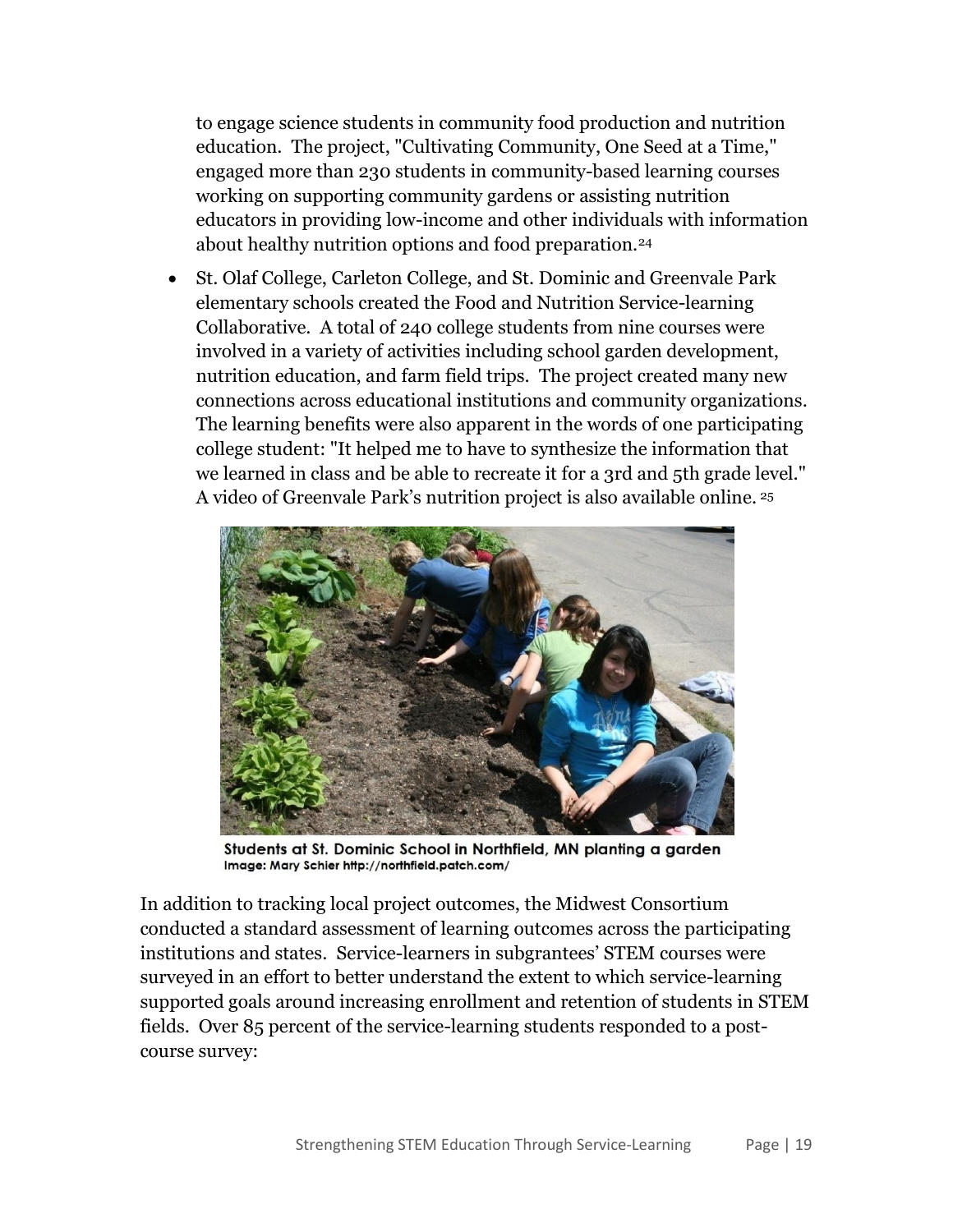- 63 percent of respondents identified themselves as female, a number higher than typical STEM course enrollment.
- While 45 percent of the respondents had not taken a previous college STEM course, their interest in STEM subjects at the end of their servicelearning course was fairly high: 7.43 average on a 10-point scale.
- 72 percent of the students reported that the use of service-learning had enhanced their understanding of the scientific elements of the course.

Although the shortened project term limited the assessment to just one year of data, these preliminary numbers are encouraging to anyone interested in servicelearning as a strategy for enhancing STEM education.

# **LESSONS LEARNED**

### **Ongoing Challenges**

Based on challenges reported by the 2010 LSA Higher Education STEM subgrantees, it appears as though many of the issues that are barriers to effective service-learning in general also apply to incorporating it in STEM disciplines. Despite the best efforts of service-learning staff and colleagues who can share their experiences and results with service-learning, as well as relevant research findings, many faculty continue to be concerned that incorporating servicelearning into the curriculum will diminish the academic content covered in the course. In many STEM departments, the perception that service-learning lacks rigor or quantitative evidence persists.

Faculty are also wary of being responsible for assessing student learning that may or may not take place while the student is outside the classroom, without their supervision. Some express concern that administrative functions that arise with service-learning, such as risk management and transportation, keep them from tasks that they feel are more important to their ability to teach effectively.

Policies on review, tenure and promotion present significant barriers as well. Many grantees spoke of "buy-in" issues with faculty based on their sense that service-learning was not valued or even recognized by the people with power to make decisions regarding their professional advancement. Even when policies change to allow for or even actively support service-learning, departmental and institutional cultures may be slower to change.

Common hurdles related to alignment between community and academic calendars and the capacity of community partners to supervise a sudden influx of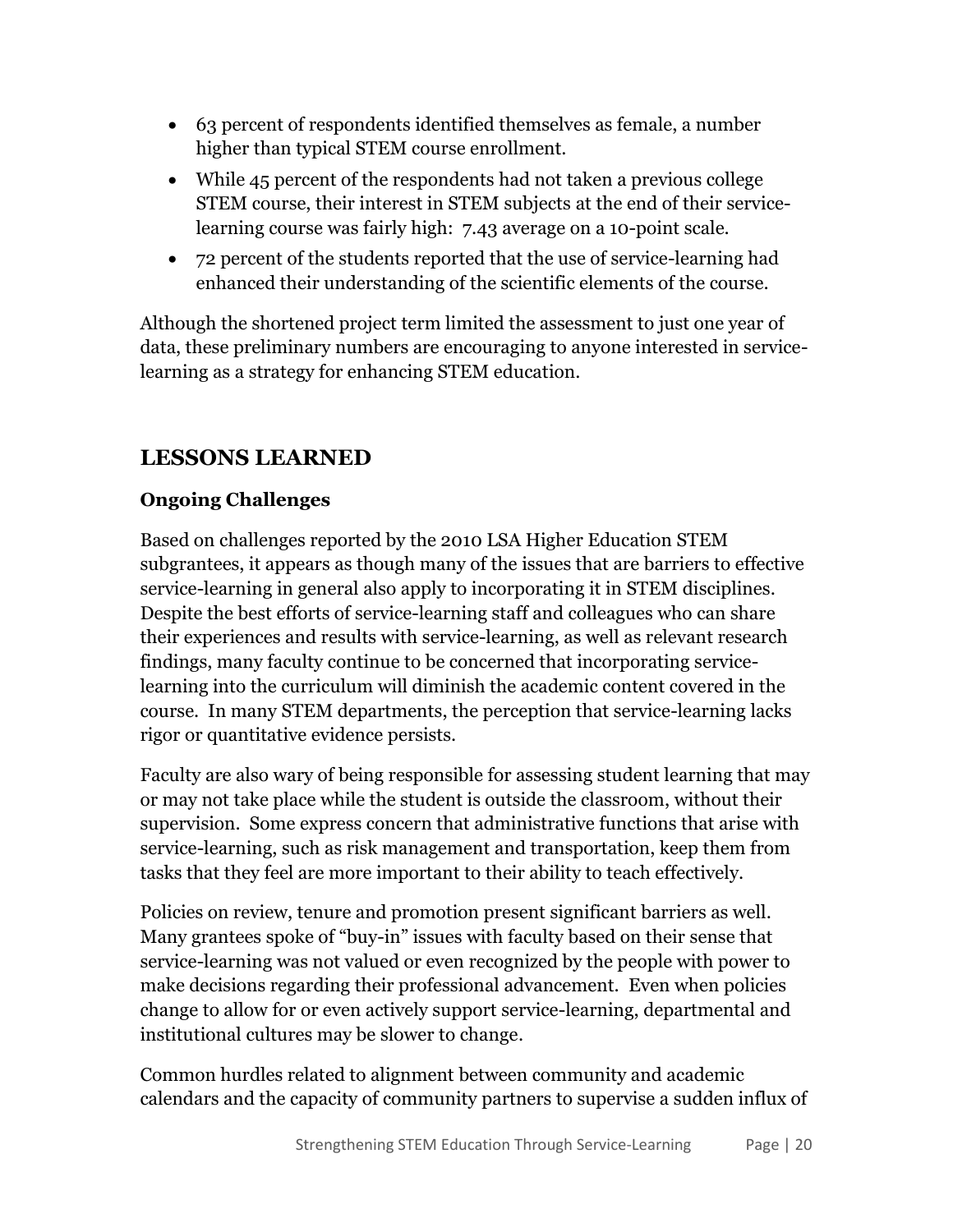short-term volunteers were identified by multiple grantees. This again serves as a reminder that most of the barriers to increasing STEM service-learning are not STEM-specific problems.

As campuses continue developing strategies to organize service-learning in ways that optimize results for both students and communities—and address faculty concerns—service-learning should increase in STEM disciplines as well as others. Where LSA funding incentivized faculty use of service-learning by providing course development grants, the disappearance of that resource and cutbacks in some colleges' and universities' budgets suggest that approach may not be sustainable. Faculty who initially receive such grants may well go on to develop subsequent service-learning courses without external funding. Yet greater focus needs to be placed on the interests that pedagogy can ultimately serve, whether a faculty member's personal passion about a particular public issue, an existing relationship with or request from a community partner, or improved student learning, engagement, and motivation. Advocates may also draw on the growing science education literature that, while not using the term service-learning, demonstrates the effectiveness of active, collaborative, experiential teaching methods and offers examples STEM faculty may find more persuasive.

#### **Encouraging Outcomes**

Through this round of LSA higher education grants, well over a thousand shortterm service-learning projects raised the profile of STEM education in K-12 schools, colleges and communities across the country. These projects have contributed to a greater understanding of and community action on critical issues such as energy consumption, water quality, and food security—issues that affect all people's daily lives.

Projects also aimed for some longer-term impacts. Although the shortened project timelines limited grantees' ability to support programming and track results over the expected three years, some interesting anecdotal themes emerged from the work they were able to do.

A frequent result was the emergence of unanticipated interdisciplinary projects between STEM and non-STEM departments working with the same community partner or on the same community issue. Service-learning in STEM disciplines that included outreach into K-12 schools often did so alongside other departments from their institution. Issue-centered projects often connected the social sciences and arts with scientific inquiry. If students experience science, technology, engineering, and mathematics not as elitist, inaccessible, difficult, or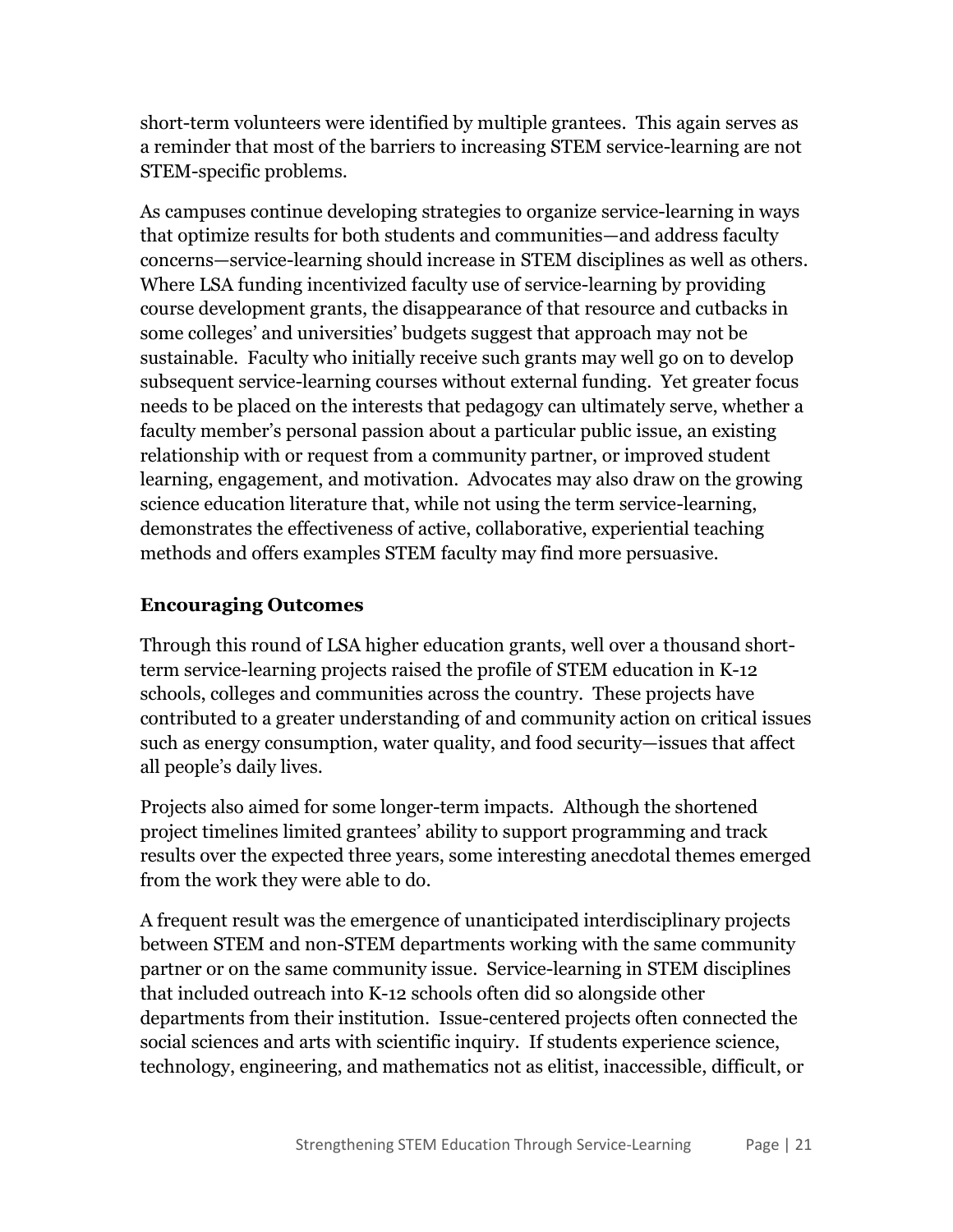somehow removed from most people's everyday reality and quality of life, they may more easily imagine themselves in a STEM career.

Many of the students involved in service-learning projects expressed an appreciation for the experience of applied, problem-based, real-world learning. In surveys conducted by the Midwest Campus Compact Consortium, nearly three-quarters of participating students agreed that the use of service-learning enhanced their understanding of the scientific elements of the course, and their interest in additional STEM courses was heightened.

In many instances, students who presented the results of their efforts to community partners also indicated that service-learning not only helped them understand the importance of doing high-quality work, but also improved their self-confidence as both a student and a future employee in their chosen field. By changing the way students see themselves, it can carry significant and lasting effects. Community partners that reported increased capacity due to the servicelearning projects may also have changed the way they see students.

Perhaps most importantly, given the rationale for LSA's investment in STEMfocused service-learning initiatives, the grantees that surveyed students' likelihood of enrolling in another STEM course after taking a service-learning STEM course saw consistently promising results. Together these program examples and assessments bolster service-learning as a strategy to attract and retain students in STEM fields—while also addressing issues critical to all Americans' quality of life.

John Hamerlinck, June 2013